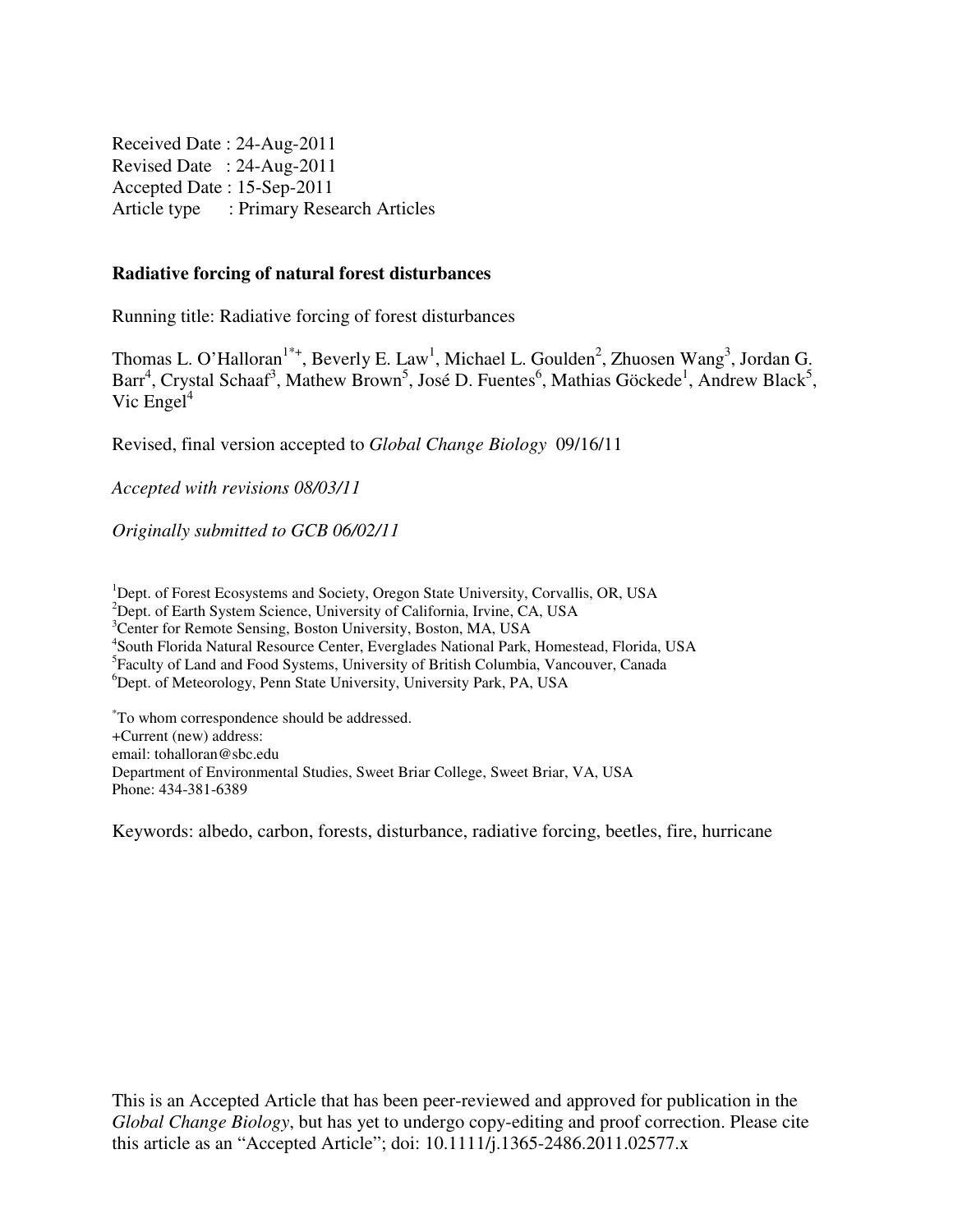## **Abstract**

Forest disturbances are major sources of carbon dioxide to the atmosphere, and therefore impact global climate. Biogeophysical attributes, such as surface albedo (reflectivity), further control the climate-regulating properties of forests. Using both tower-based and remotely-sensed data sets, we show that natural disturbances from wildfire, beetle outbreaks, and hurricane wind throw can significantly alter surface albedo, and the associated radiative forcing either offsets or enhances the  $CO<sub>2</sub>$  forcing caused by reducing ecosystem carbon sequestration over multiple years. In the examined cases, the radiative forcing from albedo change is on the same order of magnitude as the  $CO<sub>2</sub>$  forcing. The net radiative forcing resulting from these two factors leads to a local heating effect in a hurricane-damaged mangrove forest in the sub-tropics, and a cooling effect following wildfire and mountain pine beetle attack in boreal forests with winter snow. Although natural forest disturbances currently represent less than half of gross forest cover loss, that area will likely increase in the future under climate change, making it imperative to represent these processes accurately in global climate models.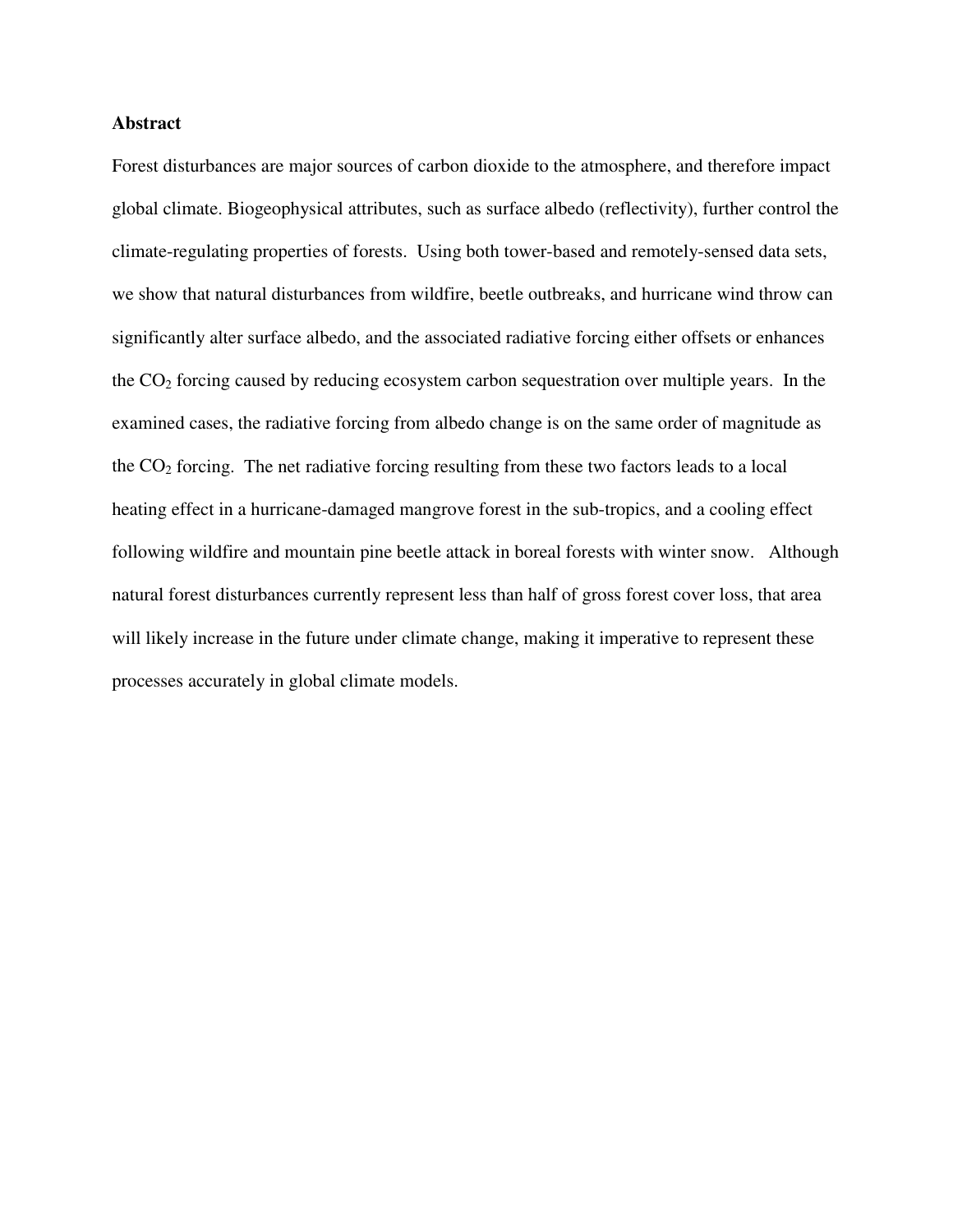#### **Introduction**

Terrestrial disturbances are primary regulators of the global carbon cycle (Running, 2008), and can switch entire ecosystems from carbon sinks to sources (Luysseart *et al.*, 2008). Increasing evidence suggests major natural forest disturbances are increasing in frequency and/or intensity under climate change, including fire (Westerling *et al.*, 2006), insect outbreaks (Raffa *et al.*, 2008), and landfalling hurricanes (Bender *et al.*, 2010). Over the last decade, these three disturbances destroyed approximately 2-4 million hectares of forest annually in the U.S. alone (Forest Service, 2008, Schwind, 2008, Zeng *et al.*, 2009). In British Columbia the extent of forest mortality caused by mountain pine beetle has reached unprecedented levels. In 2007 the affected area surpassed 10 million hectares (Westfall  $\&$  Ebata, 2009). A warming and drying in the region associated with climate change has allowed the beetle to expand its range to these exceptional limits (Carroll *et al.*, 2003). Warming climate has also contributed to increasing the size and frequency of wildfires (Kasischke & Turetsky, 2006). Over the last 50 years, an average 2 million hectares of boreal forest have burned each year in North America (Stocks *et al.*, 2002). A recent estimate indicates that over the last 150 years, landfalling hurricanes have released an average 25 Tg of carbon per year in the United State alone (Zeng *et al.*, 2009). This is enough carbon to offset 9-18% of the annual U.S. forest carbon sink. Hurricane Katrina destroyed an estimated 105 Tg of biomass when it made landfall on the U.S. Gulf coast in 2005 (Chambers *et al.*, 2007).

However, little is known about the impacts of these forest disturbances on albedo, and therefore it is unclear whether these disturbances will generate reinforcing climate feedbacks (Adams *et al.*, 2010, Dale *et al.*, 2001, Running, 2008). Disturbances that decrease surface albedo (reflectivity) have the potential to create a positive (heating) radiative forcing by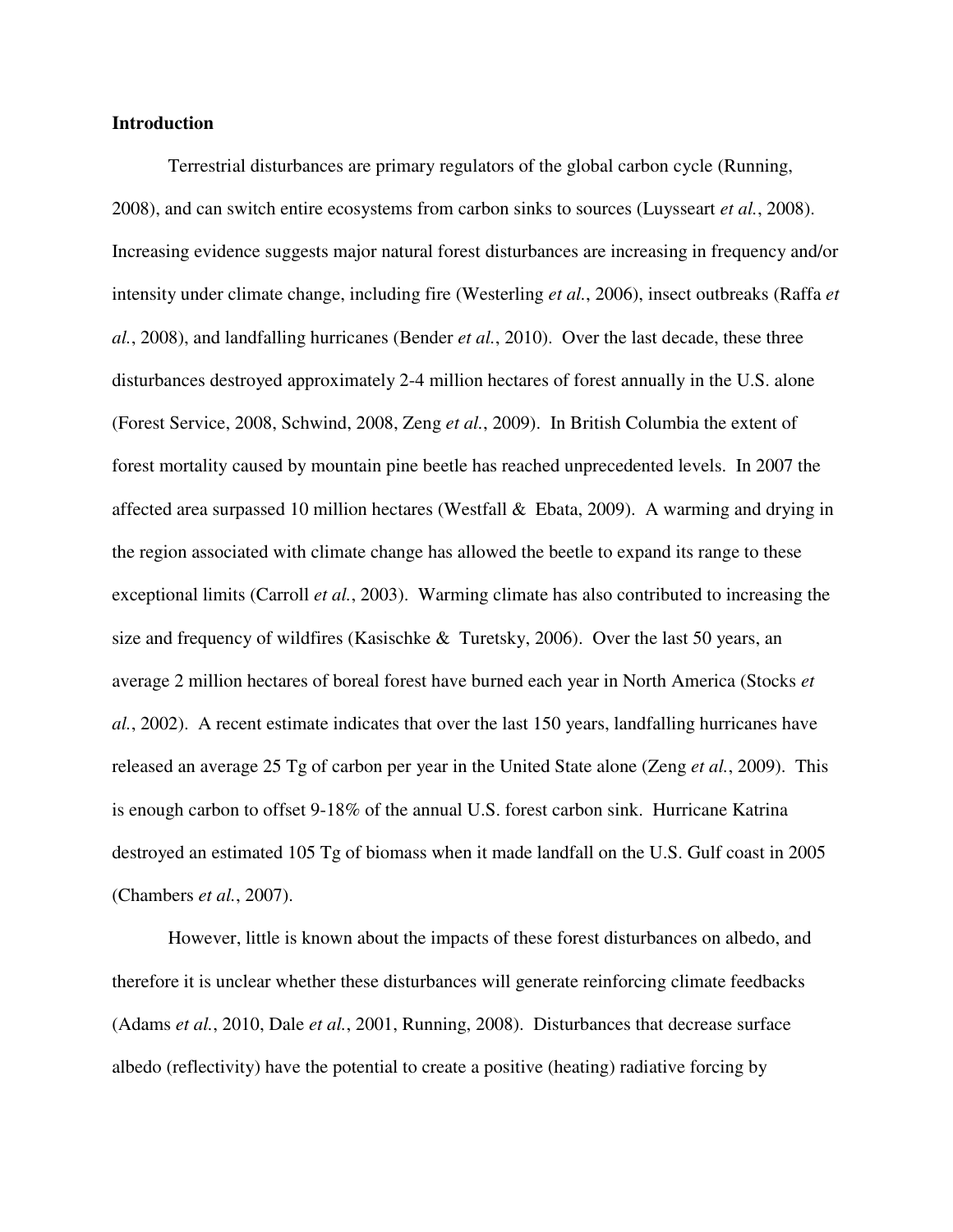increasing the amount of solar radiation absorbed in the climate system. In the case of fire in boreal forests, the increase in surface albedo following fire can offset the heating associated with the carbon released to the atmosphere (Randerson *et al.*, 2006). This occurs under snowy conditions because open (i.e. burned) spaces, relative to forested space, create relatively homogenous snowy surfaces that have a very high albedo. Forests, in contrast, have structures such as foliage and braches that create and trap multiple reflections of incoming solar radiation and decrease albedo. The low albedo of boreal forests creates a relative radiative forcing equivalent to that provided by its sequestered carbon (Anderson *et al.*, 2011, Bala *et al.*, 2007, Betts, 2000, Bonan, 2008, Bonan *et al.*, 1992). Albedo effects can outweigh the climate benefits of carbon sequestration in boreal and semi-arid forests, depending on integration time or duration of disturbance recovery (Betts, 2000, Rotenberg & Yakir, 2010).

Here we quantify the radiative forcing associated with perturbations to atmospheric  $CO<sub>2</sub>$  $(\Delta F_{CQ2})$  and surface albedo  $(\Delta F_{\alpha})$  to weigh the climate effects (e.g., Betts, 2000, Randerson *et al.*, 2006, Rotenberg & Yakir, 2010) of major natural disturbance mechanisms from hurricane, wildfire and beetle attack.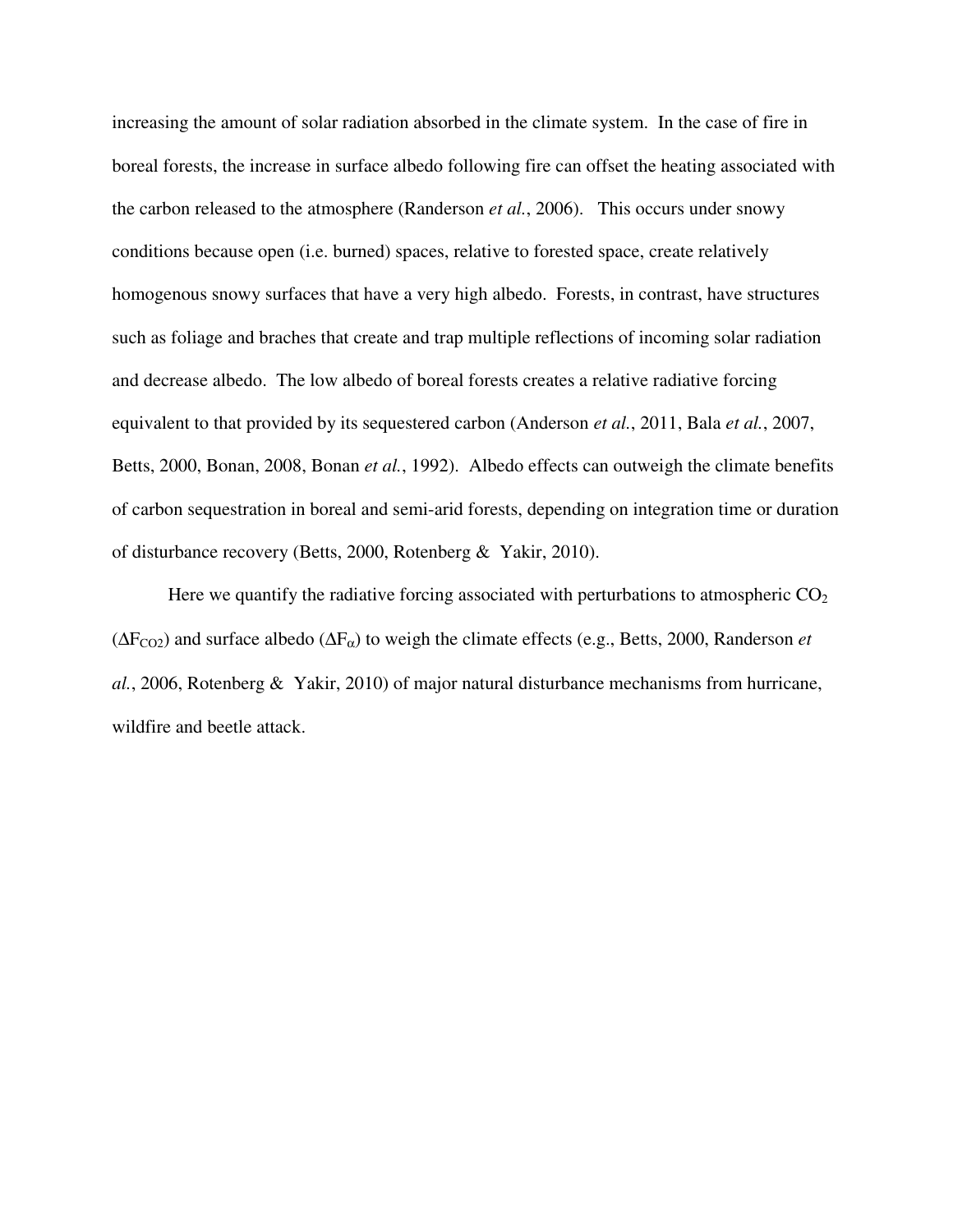#### **Methods**

We apply the concept of radiative forcing (Hansen *et al.*, 1997) to quantify the per-unit area climate impacts of forest disturbance from perturbations to surface albedo and the concomitant efflux of  $CO<sub>2</sub>$  associated with such disturbances in subsequent years. We define the net radiative forcing ( $\Delta F_{\text{net}}$ ) as the sum of two quantities: First, the shortwave radiative forcing  $(\Delta F_{\alpha})$  is the mean annual change in reflected shortwave radiation at the top of the atmosphere resulting from changes in surface albedo. Second, radiative forcing caused by perturbations to atmospheric  $CO_2$  from disturbance ( $\Delta F_{CO2}$ ) was calculated from measured and modeled changes in net ecosystem carbon balance (NECB). For both quantities, the disturbed state is compared to the undisturbed state at an annual time step, and the net effect is determined over multiple years following several disturbance events. Instantaneous radiative forcings for albedo and  $CO<sub>2</sub>$  are evaluated in the absence of feedbacks, such as changes to cloudiness resulting from other potential biogeophysical impacts like perturbations to roughness or evapotranspiration. To define the impact of various types of disturbance on surface albedo, we analyzed both AmeriFlux micrometeorological tower observations (Law *et al.*, 2002) and MODIS broadband albedo (Schaaf *et al.*, 2002). Three case studies are presented, including 1) defoliation and mortality of a sub-tropical mangrove canopy by hurricane, 2) forest mortality from mountain pine beetle, and 3) stand replacing fire in boreal forests.

## *Albedo radiative forcing*

Albedo perturbation from forest disturbance was evaluated by comparing measurements of albedo in disturbed and undisturbed forests using both tower-based and remotely-sensed datasets. Tower data were available for case studies of hurricane defoliation of a mangrove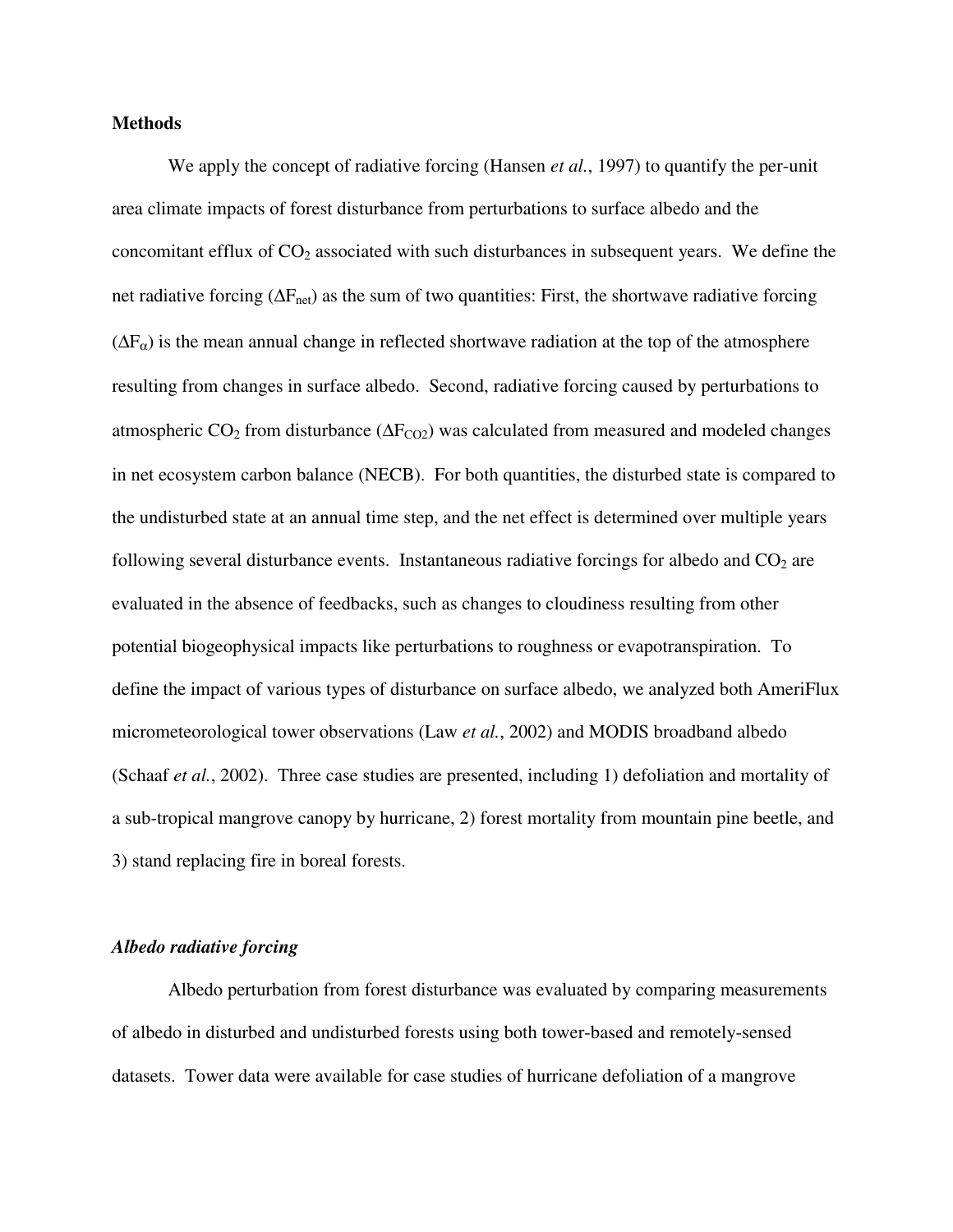forest and wildfire in boreal forest. For those sites, daily values of albedo were calculated from tower-measured daily sums of half-hourly incoming and outgoing (reflected) shortwave radiation. Half-hourly values were excluded when the solar elevation angle (θ) did not exceed a minimum threshold  $(\theta_{min})$ , which was set to approximately the local midday winter solstice value for each site, and therefore varied by latitude. Values of  $\theta_{\text{min}}$  were 40° and 10° for the mangrove and boreal sites, respectively. The radiometer manufacturer (model CNR1 or CM3, Kipp & Zonen, Delft, Netherlands) specifies an accuracy of 10% for daily sums of radiation. This corresponds to an uncertainty of approximately 0.015 in daily albedo measurements, and thus applies to all of our reported tower-measured albedo values.

Where tower data were not available, MODIS (MCD43A) broadband shortwave blue-sky albedo data (Schaaf *et al.*, 2002) were extracted using the MODIS subsetting tool (ORNL DAAC, 2011) for 6.25  $km^2$  areas (25 pixels) of interest for all available years (2000-2010). Only data that passed the quality control filters and were associated with the vegetation type of the center pixel were included. An aerosol optical depth of 0.2 was used in the calculation of blue sky albedo. The accuracy of the MODIS Collection 5 shortwave albedo has been reported as 0.05 but is generally less than 0.03 (Roman *et al.*, 2009, Wang *et al.*, 2010). For each site, gaps in the 8-day MODIS albedo time series were filled by averaging values linearly interpolated across gaps with values taken from the 10-year ensemble average for that site, which has the benefit of constraining the local information provided by the interpolation with phenological and climatological information included in the ensemble average. This helps reduce interpolation errors from the discontinuities caused at the edges of snowy periods, where the albedo changes abruptly. The error associated with this technique was calculated by randomly creating and then filling a set of artificial gaps of the same length as the actual gaps. The bias error (BE) and root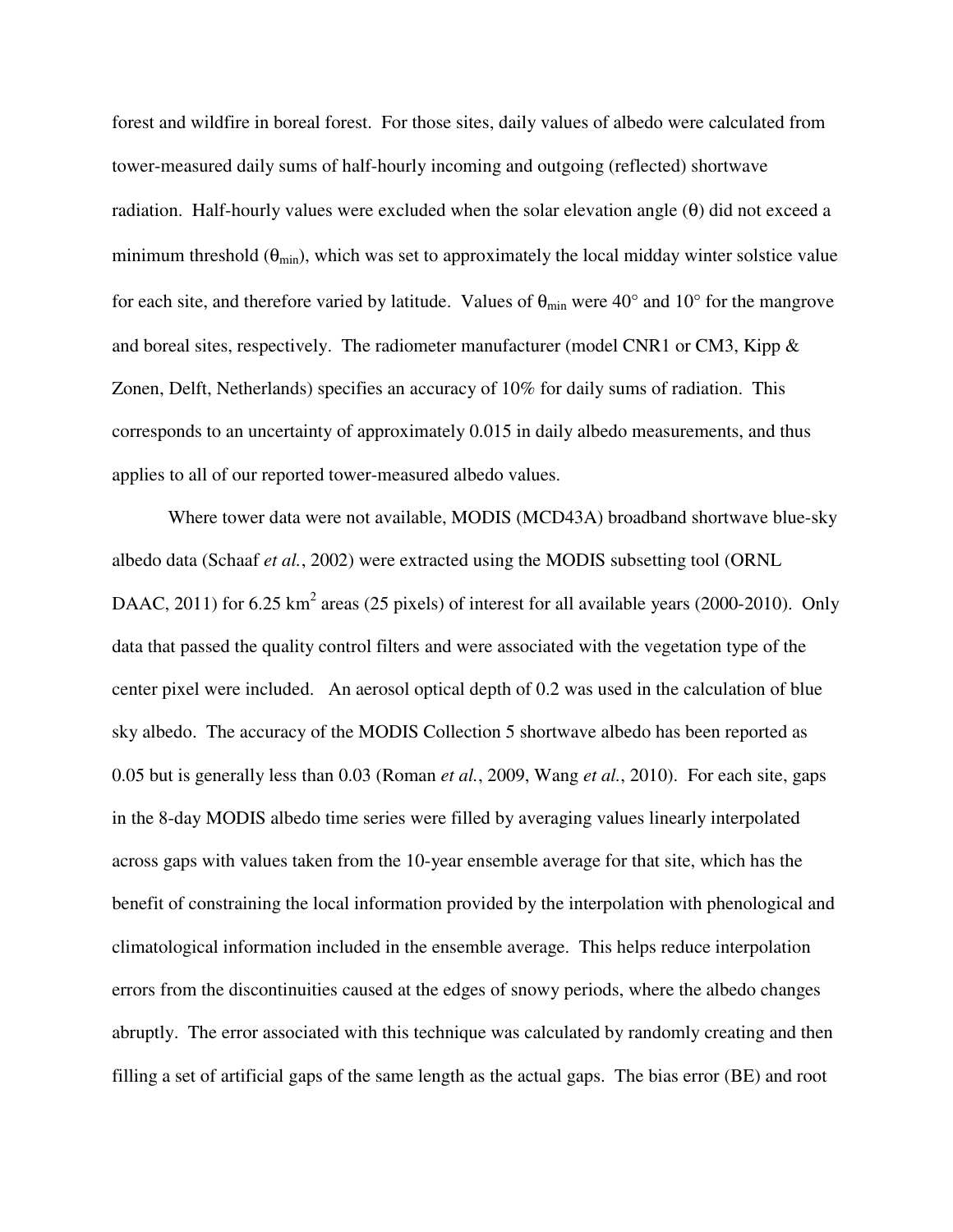mean squared error (RMSE) were calculated by comparing the artificially filled and original time series. Results of 1000 simulations for each case (Table 1) show that the gap filling attributes negligible bias in all cases and only a significant RMSE in one case (boreal fire), where the large difference in summer and winter albedo make the gap filling more sensitive to error. Resulting potential errors in radiative forcing at the annual scale range from 0.05 to 0.59 W  $m<sup>-2</sup>$  and are incorporated in reported ranges of uncertainty. For the radiative forcing calculations, the 8-day MODIS values were averaged to monthly resolution.

The top-of-the-atmosphere (TOA) radiative forcing caused by the measured perturbations to surface albedo was calculated using the radiative kernel technique (Shell *et al.*, 2008, Soden *et al.*, 2008). The radiative kernel represents changes to TOA fluxes caused by incremental changes in monthly average surface albedo from present-day values at 2.5° resolution. It essentially represents a climatology of the sensitivity of TOA net shortwave radiation to incremental changes in albedo at the surface, neglecting feedbacks. The kernel used here was produced using the offline radiative transfer model of the National Center for Atmospheric Research (NCAR) Community Atmospheric Model version 3 (Collins *et al.*, 2006) as described in (Shell *et al.*, 2008), but with an incremental albedo increase of 0.01 rather than 0.001. Relative to calculations of surface radiative forcing, using values of insolation measured at the surface, the TOA calculations with the kernel account for the attenuation of the upwelling beam by clouds and aerosols. It also accounts for spatial variability in incoming radiation. For example, annual average daily insolation measured at the surface was 18.4, 12.9, and 10.6 MJ m<sup>-</sup>  $2^2$  day<sup>-1</sup> for the Florida, Manitoba, and British Columbia sites, respectively, presented in this study. The radiative forcing is then calculated at a monthly time step from perturbations in forest albedo caused by the disturbance relative to an undisturbed control stand. We report ranges of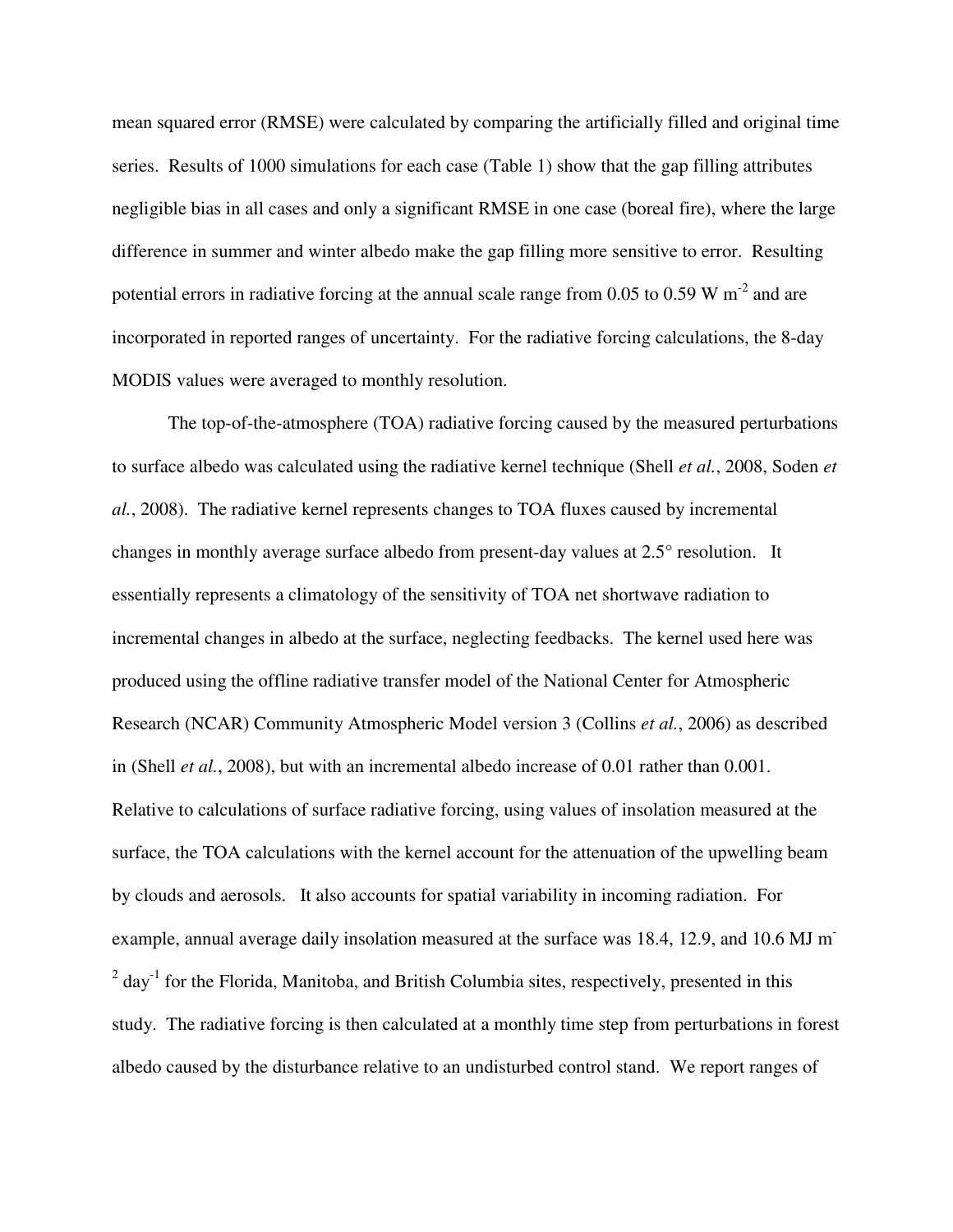uncertainty in the radiative forcing that include 10% for accuracy in albedo measurements and an additional 10% associated with the radiative kernel technique.

#### *CO2 Radiative Forcing*

To model the radiative forcing associated with the release of terrestrial carbon to the atmosphere due to disturbance, the concept of net ecosystem carbon balance (NECB) was employed . NECB has been defined as the net carbon balance of an ecosystem, and includes net ecosystem exchange with the atmosphere (NEE) as well as lateral transport of carbon from disturbances and anthropogenic activities (Chapin *et al.*, 2006). Integrating NECB over larger spatial and temporal domains produces estimates of net biome productivity (NBP; Schulze & Heimann, 1998). Here we are interested in the source of  $CO<sub>2</sub>$  to the atmosphere from changes to NECB (δNECB) resulting from a disturbance. δNECB represents the difference between the disturbed and undisturbed NECB, all else being equal, and is defined explicitly below for each of three case studies. The input of  $CO<sub>2</sub>$  to the global atmosphere in year t ( $\delta CO<sub>2t</sub>$ ) was calculated from annual  $\delta NECB_t$  using Eqn (1), where  $M_c$  is the molecular mass of carbon,  $M_a$  is the molecular mass of dry air, and  $m_a$  is the mass of the atmosphere.

$$
\delta CO_{2_t} = \frac{M_a \delta NBP_t}{M_c m_a} \tag{1}
$$

The input of atmospheric  $CO<sub>2</sub>$  was drawn down in each year by terrestrial and ocean uptake by applying a response function developed with the Bern 2.5 Carbon Cycle model (Joos *et al.*,  $2001$ ) and used in the IPCC radiative forcing calculations for atmospheric  $CO<sub>2</sub>$  (Forster *et al.*, 2007). Following uptake by biota and the oceans, the radiative forcing  $(\Delta F_{CO2})$  associated with the resulting  $CO_2$  perturbation ( $\Delta CO_2$ ) was calculated at an annual time step calculated using a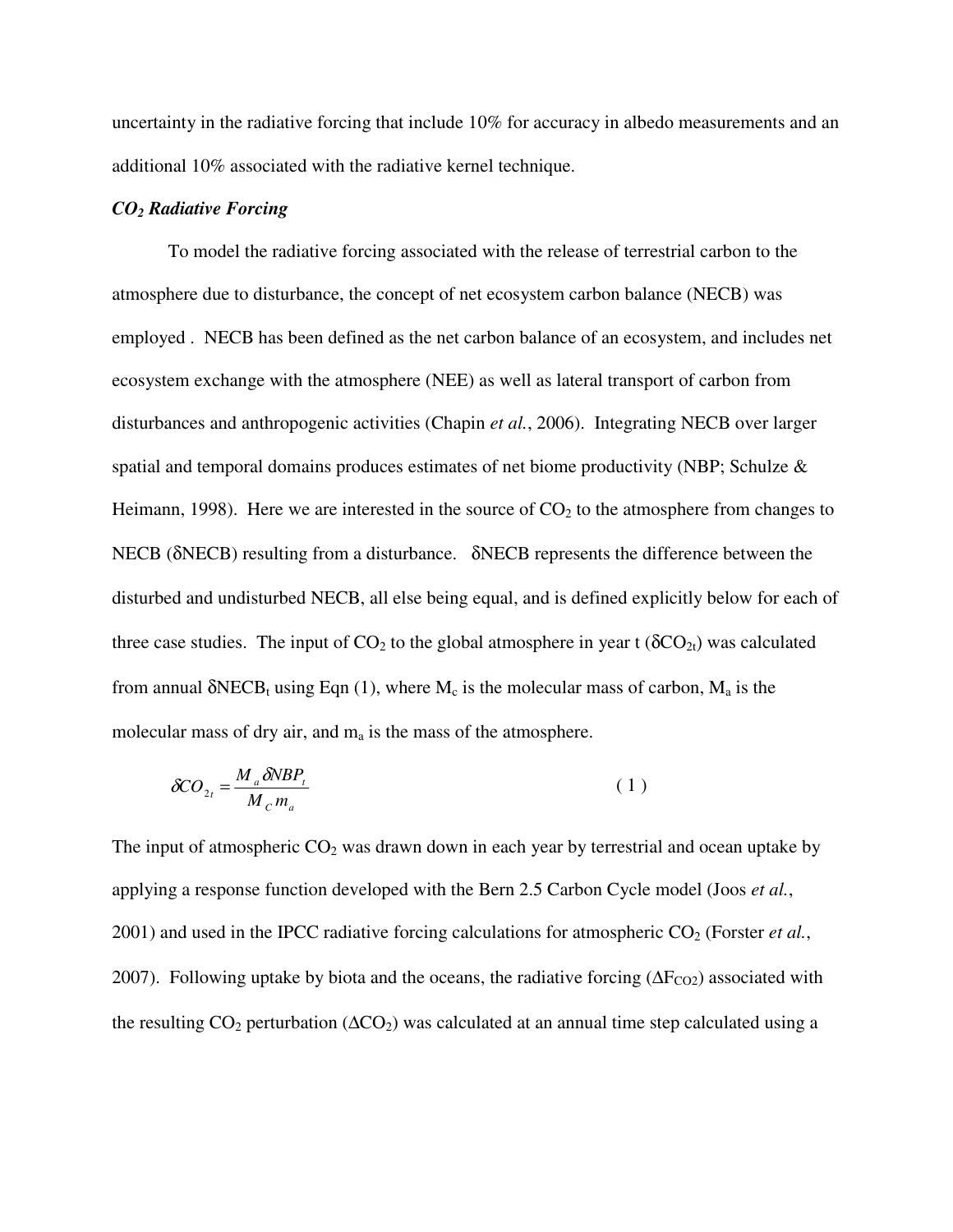well known parameterization (Eqn 2.; Myhre *et al.*, 1998), where  $CO_2$ <sup>\*</sup> is the reference  $CO_2$ concentration.

$$
RF = 5.35 \times \ln \frac{\partial CO_2}{CO_2^*}
$$
 (2)

The reported radiative forcing represents that associated with the  $CO<sub>2</sub>$  perturbation from 1 m<sup>2</sup> of disturbed forest, mixed in the global atmosphere and then attributed to that 1 m<sup>2</sup>, after uptake by the oceans and terrestrial biota. Therefore to convert the radiative forcings (both  $CO<sub>2</sub>$ ) and albedo) for comparison with global radiative forcings, they should be divided by the area of the earth. Ranges of uncertainty in  $\Delta F_{CO2}$  are calculated from the reported uncertainty in  $\delta$ NECB and an additional 10 % associated with the radiative forcing parameterization (Myhre *et al.*, 1998). Where temporal trends are discussed, model statistics from least squares regression models are reported to indicate the statistical significance of those trends.

#### *Hurricane defoliation of mangroves*

Since 2004 an AmeriFlux micrometeorological tower (25°21'46"N, 81°4'40"W) has operated near Shark River at the eastern edge of the Florida Everglades. Using the eddy covariance technique, the tower measures meteorological variables and determines turbulent heat and CO2 fluxes (Barr *et al.*, 2010). The tower site is only 30 km from where the eye of hurricane Wilma made landfall on October 24, 2005. After achieving the lowest recorded central pressure of any hurricane in history, Wilma landed as a category 3 hurricane with sustained winds of 190 km hr<sup>-1</sup> (Pasch *et al.*, 2006). The mangrove tower data record contains a 442-day gap associated with the destruction and eventual redeployment of the tower and instrumentation. As such, MODIS albedo was used to provide a continuous record both before and after the hurricane. Data from a 6.25 km<sup>2</sup> area adjacent to the tower site were extracted for all available years (2000-2010)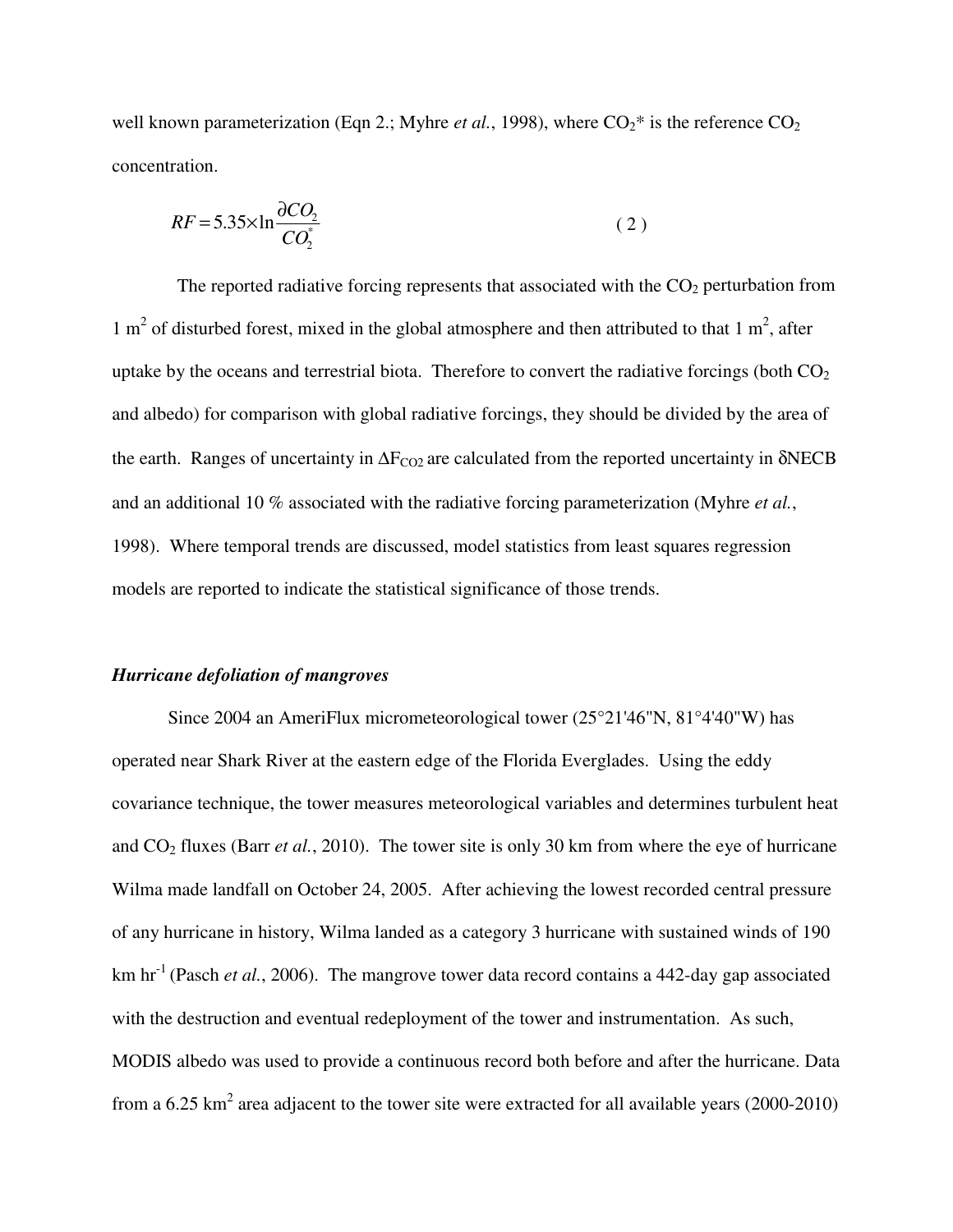and the change in albedo caused by the hurricane was defined relative to monthly albedo values averaged over the pre-hurricane period (2000-2005).

Strictly speaking, NECB in this tidally driven mangrove forest is composed of temporal summations of net ecosystem exchange (-ΣNEE) and lateral fluxes of dissolved inorganic (DIC), dissolved organic (DOC), and particulate (PC) carbon entering or exiting the ecosystem (Chapin et al., 2006). The δNECB is then:

## $\delta$ NECB = – $\Sigma$ NEE<sub>disturbed</sub> + - $\Sigma$ NEE<sub>undisturbed</sub> +  $\delta$ F<sub>DIC</sub> +  $\delta$ F<sub>DOC</sub> +  $\delta$ F<sub>PC</sub>

where F represents lateral fluxes of carbon constituents with a positive sign convention for carbon entering the ecosystem. Fluxes of DIC, DOC, and PC ( $F_{DIC}$ ,  $F_{DOC}$ , and  $F_{PC}$ , respectively), exported to the estuary may represent between 25% and 70% of –ΣNEE based on regional and global estimates for mangroves while the remainder of –ΣNEE is stored in biomass or soil carbon (Barr et al., 2010). Though carbon leaves the flux footprint of the tower as DIC, DOC, and PC, some fraction is consumed or buried within the surrounding estuary and therefore remains sequestered. Without detailed estimates of lateral carbon fluxes, perturbations in these fluxes resulting from disturbance, and estimates of the amount of carbon remaining sequestered, our best estimate of δNECB excludes  $\delta F_{\text{DIC}}$ ,  $\delta F_{\text{DOC}}$ , and  $\delta F_{\text{PC}}$ . The quantity -ΣNEE<sub>undisturbed</sub>  $(1175 \pm 141 \text{ gC m}^2 \text{ year}^1)$  was determined as the average of annual gap-filled NEE during 2004-2005 before the hurricane disturbance (Barr et al., 2010). During the period following the hurricane in 2007-2010, -ΣNEEdisturbed was the measured annual sum of -NEE (Barr *et al.*, 2011). During 2006, eddy covariance (EC) estimates of NEE were only available during November and December, after the tower was rebuilt. For 2006 only, -ΣNEE was determined as the difference between modeled gross primary production (GPP) and ecosystem respiration  $(R<sub>E</sub>)$  rates. GPP 8day estimates were determined from a vegetation photosynthesis model (Xiao *et al.*, 2004),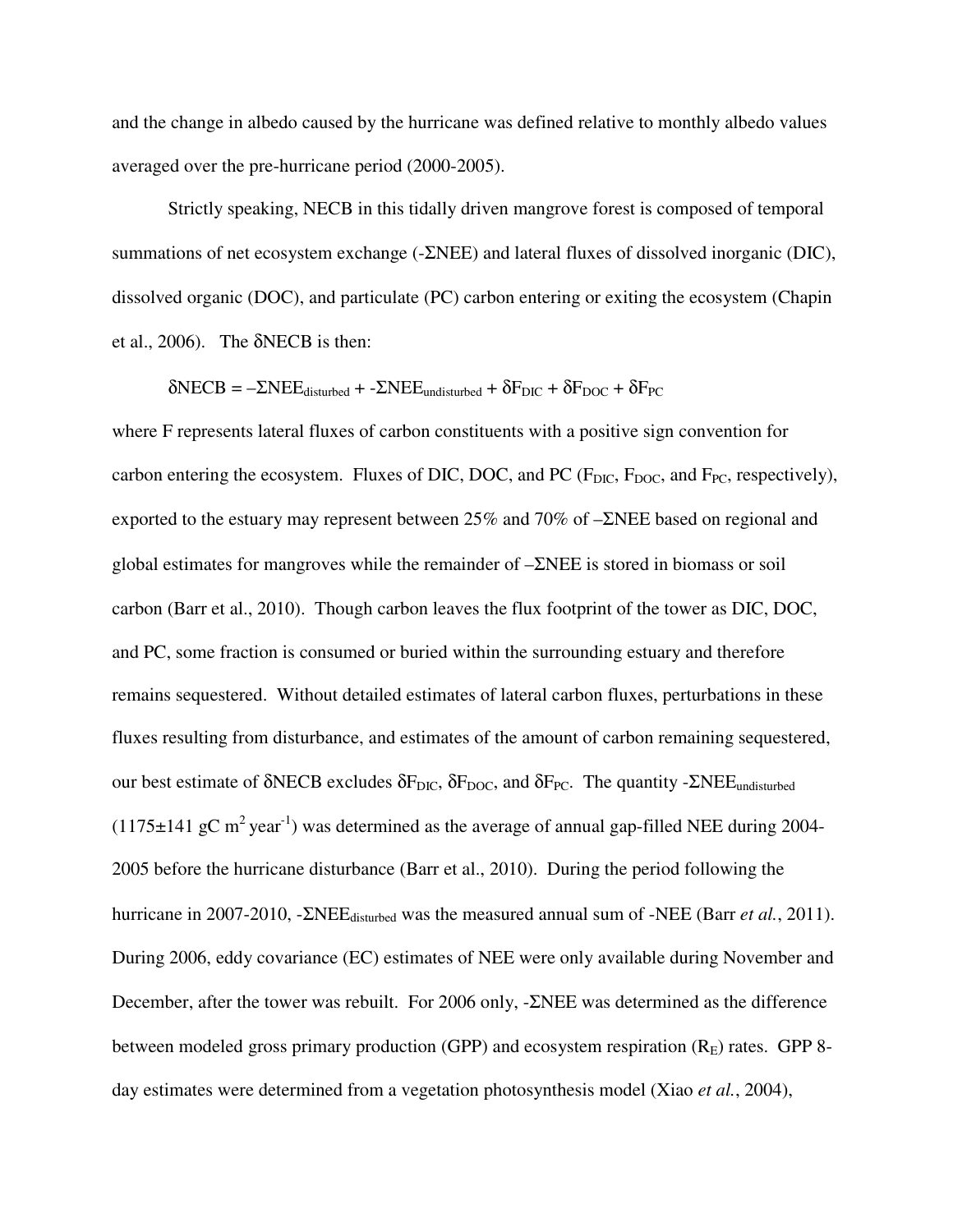which was trained using EC-derived GPP from the tower site from periods before (2004-05) and after (2007-09) hurricane disturbance. Drivers of modeled GPP (GPP<sub>mod</sub>) included a green vegetation index derived from MODIS reflectance products as well as local climate data, including air temperature, photosynthetically active irradiance, and surface water salinity levels measured near the tower site. Monthly  $R_E$  was determined as the sum of expected respiration in an undisturbed mangrove forest  $(R<sub>E</sub>$ <sub>undist</sub>) and respiration contributed by the decomposition of coarse woody debris ( $R_{CWD}$ ) resulting from tree mortality. Monthly  $R_{E \text{ undist}}$  was modeled using Eqn. 2 with linear coefficients determined from least squares regression of monthly EC-derived GPP and  $R_E$  during 2004-05.

$$
R_{E\text{ undist}} = m\text{ GPP}_{\text{mod}} + b\tag{2}
$$

Monthly  $R_{CWD}$  equaled the carbon content from the decomposition of dead trees. Cumulative tree mortality was measured at quarterly intervals in three circular plots adjacent to the tower (Smith *et al.*, 2009) starting November 2005. Decomposition rates of the coarse woody debris pool were assumed to follow the exponential decay function of Romero et al., (2005). Their model includes rate constants for both labile and refractory biomass fractions of wood in three species of mangroves (*Rhizophora mangle L., Avicennia germinans, and Laguncularia racemosa*) on site. On an annual basis, modeled -ΣNEE was 7% to 32% higher than EC-derived -ΣNEE during 2007 to 2009. Modeled GPP was within 3% of EC-derived GPP estimates, suggesting an underestimate of  $R<sub>E</sub>$ . Underestimates may have resulted from exclusion of root decomposition of the dead trees and increased soil respiration rates resulting from increased irradiance penetration to the surface and higher soil temperatures following hurricane disturbance (Barr *et al.*, 2011). To account for these and any other potential biases, the -ΣNEE estimate for 2006 was taken as the average of bias-corrected -ΣNEE estimates (average of -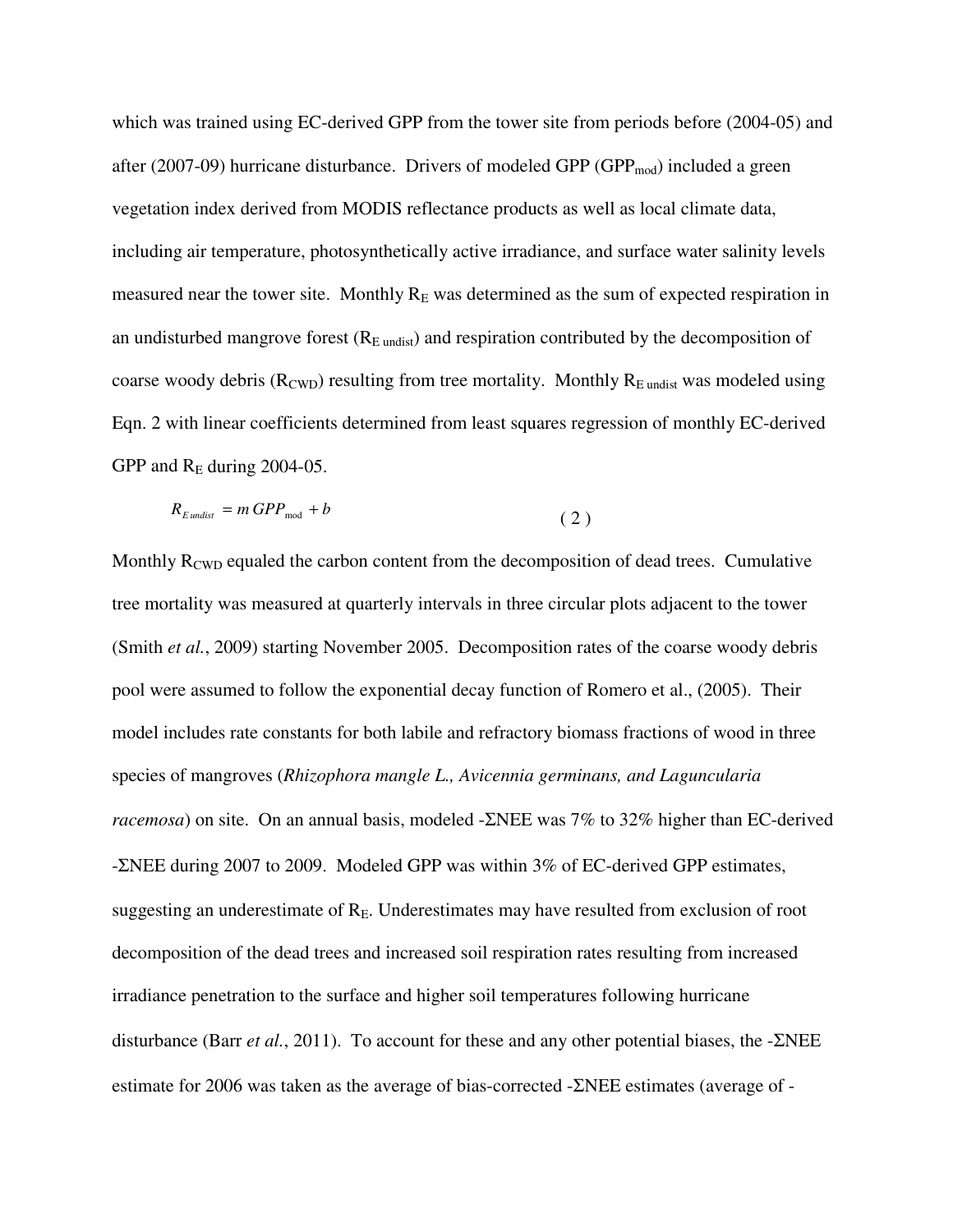$\Sigma$ NEE<sub>2006</sub>/1.07 and -ΣNEE<sub>2006</sub>/1.32). Given that model uncertainties in -ΣNEE for 2006 were expected to be larger than those during years when -ΣNEE was determined from EC data, an additional constraint was applied to -ΣNEE during the first full year of recovery in 2006. The - ΣNEE (± uncertainty) during 2007 and subsequent years of recovery should equal or exceed the - ΣΝΕΕ estimate for 2006. This constraint was based on both higher  $R<sub>E</sub>$  and lower or equal GPP rates during the first full year of recovery compared to those rates in subsequent years. Mortality rates of mature trees reached 20% before 2007 and reached a maximum of 30% by mid-year 2009 (Barr et al., 2011). Based on the exponential decay function of Romero et al. (2005),  $R_{\text{CWD}}$ , and therefore its contribution to  $R_{\text{E}}$ , would have been highest during November 2005 to December 2006 when the pool of labile biomass of dead wood was at a maximum. Model estimates of GPP were also lower during the first half of 2006 as a result of reduced green vegetation cover compared to later periods.

#### *Mountain Pine Beetle*

Mountain pine beetle (MBP) has impacted millions of hectares of pine forests in western North America in the last decade (Raffa *et al.*, 2008). In British Columbia (B.C.), the outbreak has reached epidemic proportions (Kurz *et al.*, 2008), with significant infestations also extending southward into the United States along the Cascade and Rocky Mountain ranges into Washington, Oregon, Idaho, Montana, Wyoming, and Colorado. Here we develop two case studies to quantify the impact of mortality in lodgepole pine stands from mountain pine beetle infestation in British Columbia and Oregon. In British Columbia, some of the earliest beetle infestations of the recent epidemic occurred in Northern Tweedsmuir and Entiako Provincial Parks starting in 1994 (Garbutt, 1994). Aerial surveys in 1999 (Cichowski *et al.*, 2001) revealed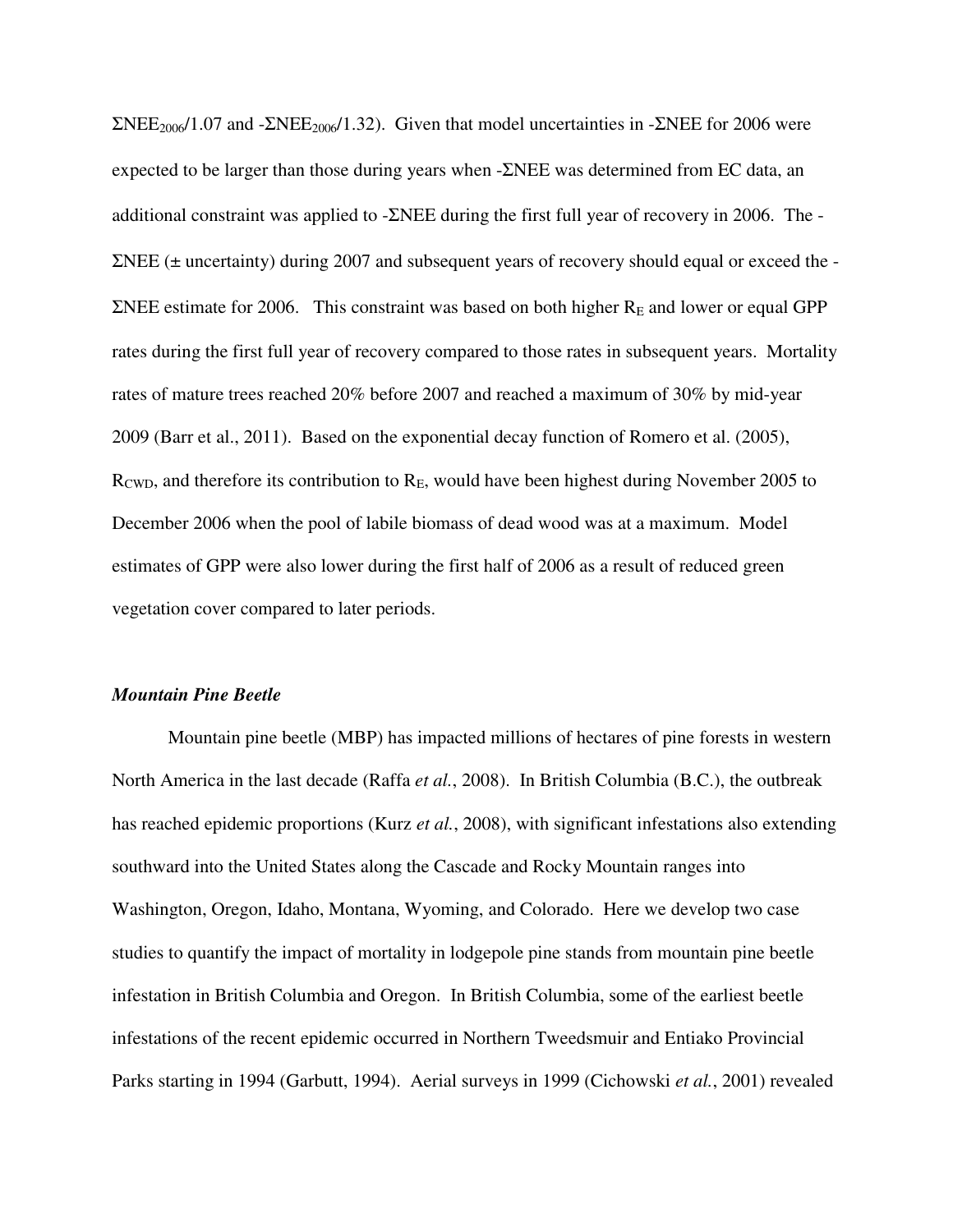the attack in those areas was severe (30-100% infestation) with some areas already experiencing dead, or grey-attacked trees. Using a combination of those surveys and contemporary LANDSAT imagery we have identified four beetle attacked stands in that region that have not burned or been salvaged as of 2010 (Table 1). To isolate the beetle effect on albedo from interannual variability in snow pack, a nearby control stand was identified with little or no beetle attack. Due to the ubiquity of attack in mature lodgepole stands in the region, the unattacked stand necessarily contains a significant proportion of subalpine fir and spruce in addition to lodgepole pine, and occurs at slightly higher elevation (1300 vs 1000 meters). MODIS blue sky broadband albedo data were extracted for  $6.25 \text{ km}^2$  areas for each of the four beetle-attacked sites and the control site. To improve statistics, the time series of albedo at the four attacked sites were averaged together and an average year of attack of 1996 was assumed.

As a replicate of the albedo analysis in British Columbia we also identified an MPBattacked stand in Oregon, approximately 1,000 km south of the B.C. sites. U.S. Forest Service aerial survey data (Forest Service, 2010) were used to identify a beetle infested lodgepole pine stand in the central Oregon Cascades where red attack was first detected in 1996. MODIS blue sky albedo data were extracted for an attacked and adjacent control site (Table 1), from which the albedo perturbation from beetles was defined.

The effect of beetle mortality on productivity in lodgepole pine forests of British Columbia has been reported by Kurz et al., (2008). For the current outbreak, they report NBP from 2000-2006 based on forest inventory data, and develop model projections for 2007-2020. A baseline control NBP was reported that incorporated regional rates of harvest and fire in the absence of beetles, and a beetle case included the additional effect of beetle, but not additional harvest (Kurz *et al.*, 2008). Here we define the net effect of the beetles (δNECB) as the difference between the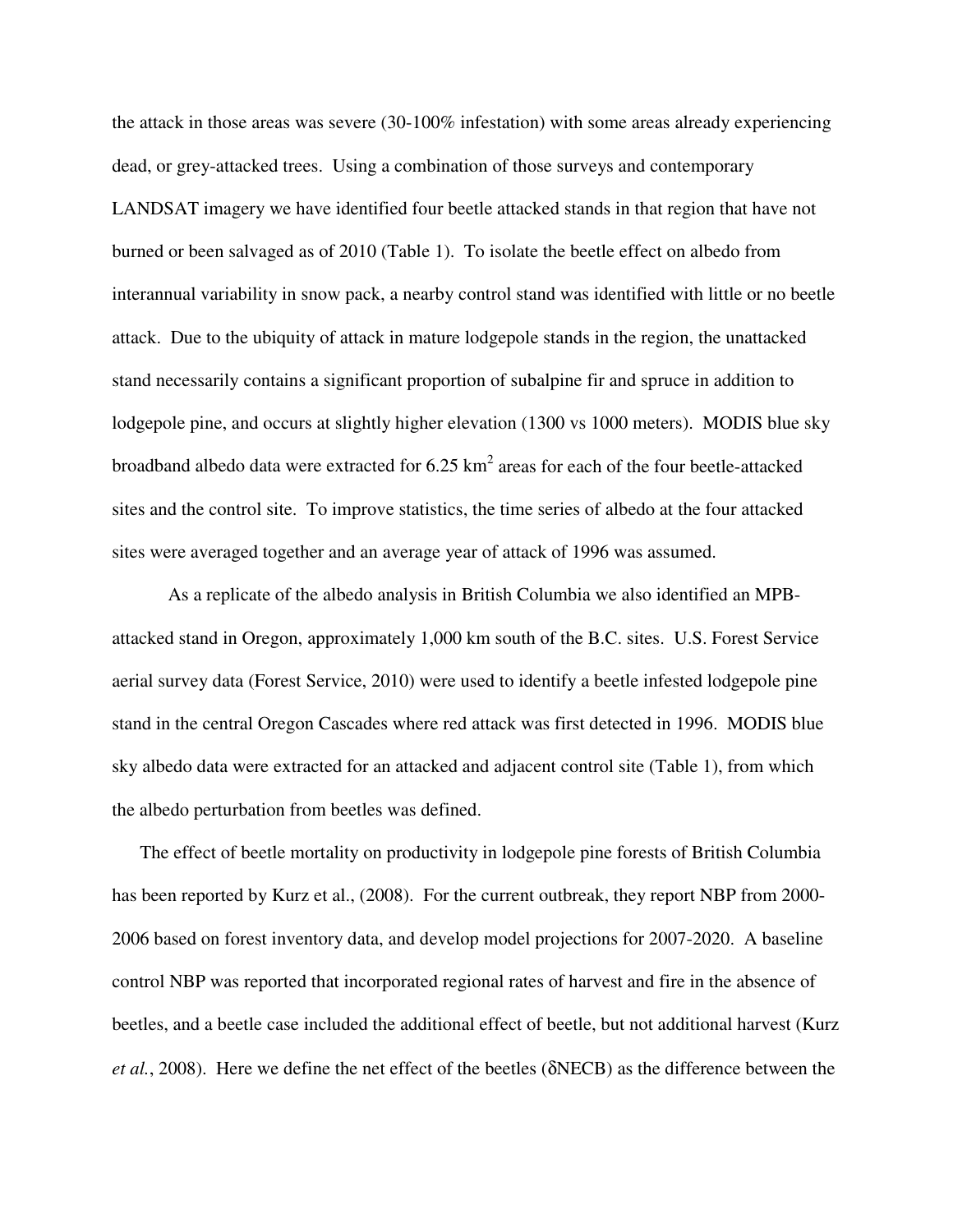reported NBP values for the beetle and control cases, to remove the effects of harvest and fire. Mean annual  $\delta$ NECB began at -0.7 $\pm 2$  gC m<sup>-2</sup> year<sup>-1</sup> in the first year and increased to a max of - $54\pm22$  gC m<sup>-2</sup> year<sup>-1</sup> at 10 years since attack. Mean annual δNECB over the first 14 years was - $33\pm16$  gC m<sup>-2</sup> year<sup>-1</sup>.

## *Boreal fire*

A mesonet of six tower sites in Manitoba, Canada, that represent a chronosequence of coniferous forest sites with mean stand ages ranging from 11 to 159 years since fire, provided measurements of radiation, heat, and carbon dioxide fluxes between 2001-2005 *(Amiro et al., 2006, Goulden et al., 2006, McMillan & Goulden, 2008)*. The sites, which range in vegetation cover from early successional herbs to mid-aged jack pine and mature black spruce, experience similar climate and have similar soil types and drainages (Goulden *et al.*, 2006), providing an unprecedented opportunity to study carbon and energy cycling in the boreal forests, including patterns of albedo after fire *(Amiro et al., 2006, Goulden et al., 2006, McMillan & Goulden, 2008)*. Here we extend beyond previous albedo analyses by averaging all the available data from 2001-2005 to produce monthly, seasonal, and annual site means of albedo. To fill the albedo record in the first 10 years following fire, we extracted MODIS albedo for a burn that occurred in 1998 and an adjacent control stand in the same ecoregion as the mesonet, 100 km to its northeast (Table 1). The fire was identified using the Canadian Large Fire Database (Stocks *et al.*, 2002). Seasonal and annual means of albedo from MODIS and the tower chronosequence were combined and fit with exponential functions to provide continuous estimates of boreal albedo for years 2-159 after fire. The agreement between the tower and MODIS data is excellent, which is consistent with a formal evaluation that included these sites (Wang *et al.*, 2010). The radiative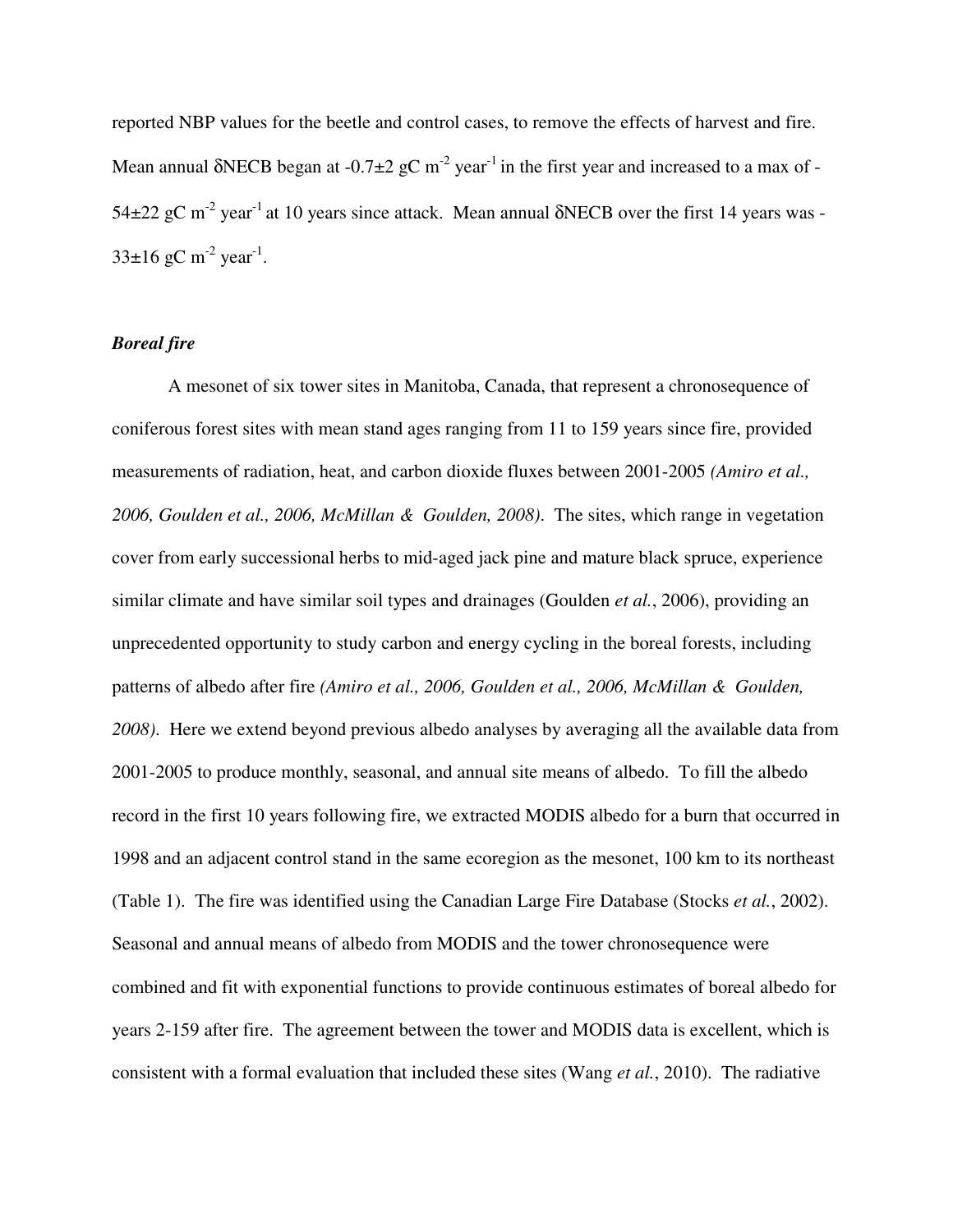forcing was calculated from albedo perturbations relative to the MODIS control stand for the MODIS data, and from the oldest site in the chronosequence (159 years) for the other tower sites. To produce continuous values of  $\Delta F_{\alpha}$ , the combined time series of annual radiative forcing was modeled with a two-term exponential function  $(R^2=0.90, p<0.001)$ .

Biometric and eddy covariance measurements of carbon stocks and fluxes were also measured at the tower mesonet (Goulden *et al.*, 2011). For those sites δNECB was defined as  $\delta$ NECB = NECB<sub>disturbed</sub>-NECB<sub>undisturbed</sub>, where NECB<sub>disturbed</sub> was determined from NEP in the first 100 years following fire, but includes the pyrogenic flux in year one. That is, in year one  $NECB_{distributed} = NEP - Ld$ , where Ld is the pyrogenic flux due to the combustion of forest biomass. NEP was measured using the eddy covariance technique (Goulden *et al.*, 2011). Annual NEP data for the seven sites were fit with a 4-parameter lognormal function that was used to model NEP at an annual time step (Figure 1). To be consistent with an average fire return interval of approximately 80 years in this region (Harden *et al.*, 2000, Manies *et al.*, 2005), pyrogenic carbon emissions were calculated for the 74-year stand by applying combustion factors (Campbell *et al.*, 2007) to measurements of four carbon pools, including live vascular, live moss, forest floor (dead moss, leaf litter, fine debris and partially decomposed organic material above the mineral soil), and coarse woody debris (Goulden et al., 2010). The resulting estimate is a pyrogenic flux of  $1720 \pm 370$  gC m<sup>-2</sup> from the fire at time zero, where the range is based on the uncertainty in both the carbon stock measurements and the emission factors. This falls within the range of  $1235 \pm 410$  gC m<sup>-2</sup> reported as the 1959-1999 average for this ecoregion (Amiro *et al.*, 2001) and estimates from other northern coniferous forests of  $1900 \pm 250$  gC m<sup>-2</sup> and 1246 gC m<sup>-2</sup> (Campbell *et al.*, 2007, Randerson *et al.*, 2006), respectively. Given a mean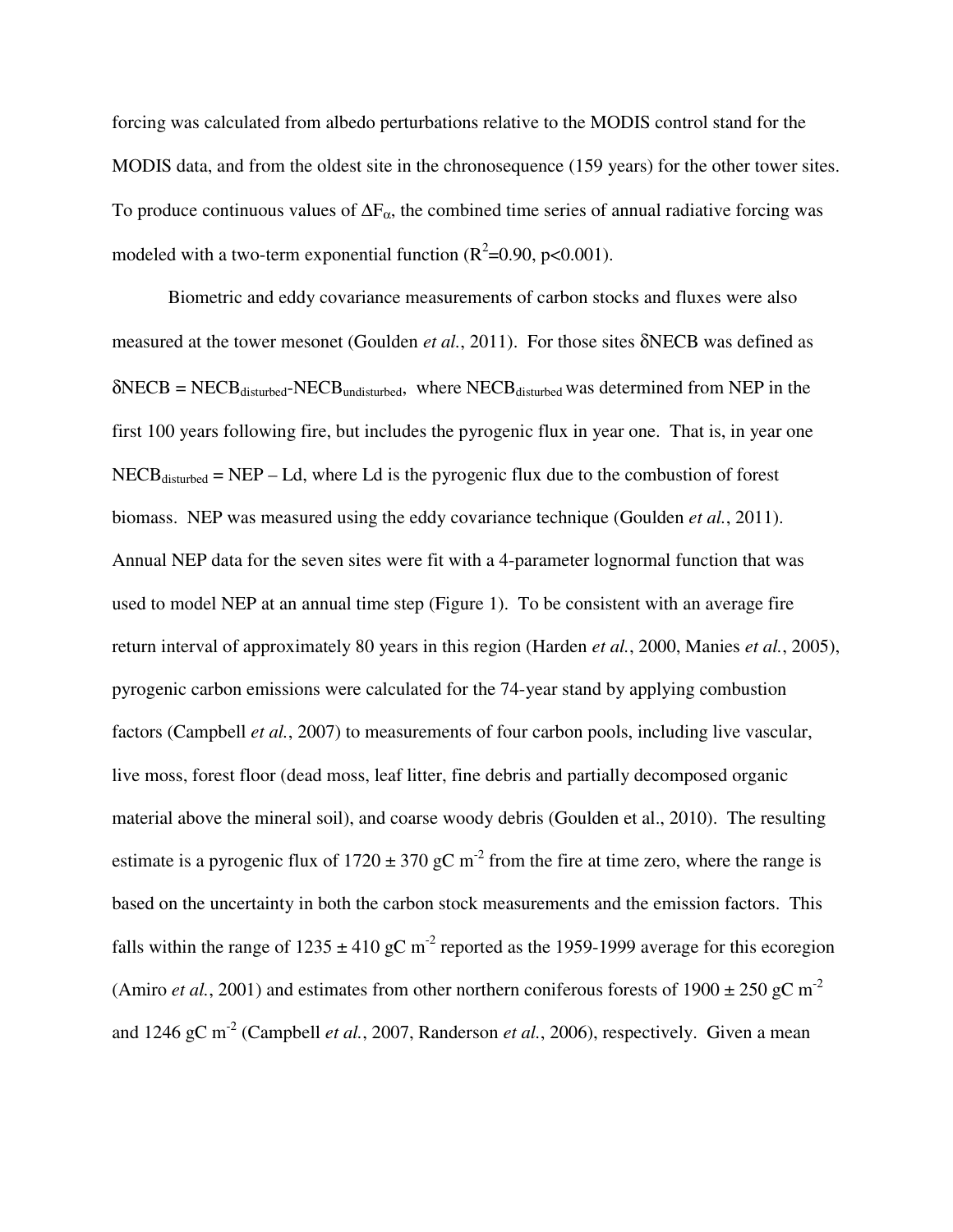stand age of 74 years at the time of fire, NECBundisturbed was estimated as NEP from years 74-174 from the extrapolated model fit to measured NEP.

#### **Results**

#### *Case Studies*

## *Hurricane defoliation of mangroves*

In the Florida Everglades, Hurricane Wilma partially defoliated at least 270,000 ha of coastal mangrove forest. MODIS imagery indicates a reduction in the enhanced vegetation index (EVI), an indicator of canopy light interception, of as much as 80% in some areas (Figure 2). Removal of the mangrove foliage and damage to the canopy exposed the dark, moist underlying surface (Figure 3), resulting in a reduction in mean annual albedo from 0.11 to 0.09 in the year after the hurricane (Figure 4). Due to high levels of insolation, this translates to  $\Delta F_{\alpha} = 3.6 \pm 0.5$ W m<sup>-2</sup> in the first year (Figure 5A). Albedo recovered towards pre-hurricane values in the first three years following Hurricane Wilma, and has remained unchanged during the last two years. The reduction in albedo remains statistically significant five years following the hurricane (Student's t-test,  $p<0.001$ ). At the same time, the damage to the canopy also caused a large reduction in gross photosynthesis (GPP) and an increase in ecosystem respiration (Barr *et al.*, 2011). In the first five years following the hurricane, the average  $\delta$ NECB was -344 $\pm$ 54 gC m<sup>-2</sup> year<sup>-1</sup>. As  $CO_2$  emission from the disturbance accumulates in the atmosphere, the radiative forcing associated with  $\delta$ NECB ( $\Delta F_{CO2}$ ) increases. Over the five years following the hurricane the sum of the two positive (heating) forcings results in an average net radiative forcing of  $5.3\pm1.0$  W m<sup>-2</sup> that is still increasing with time (Figure 5A), where the albedo forcing accounted for 45% of the total forcing.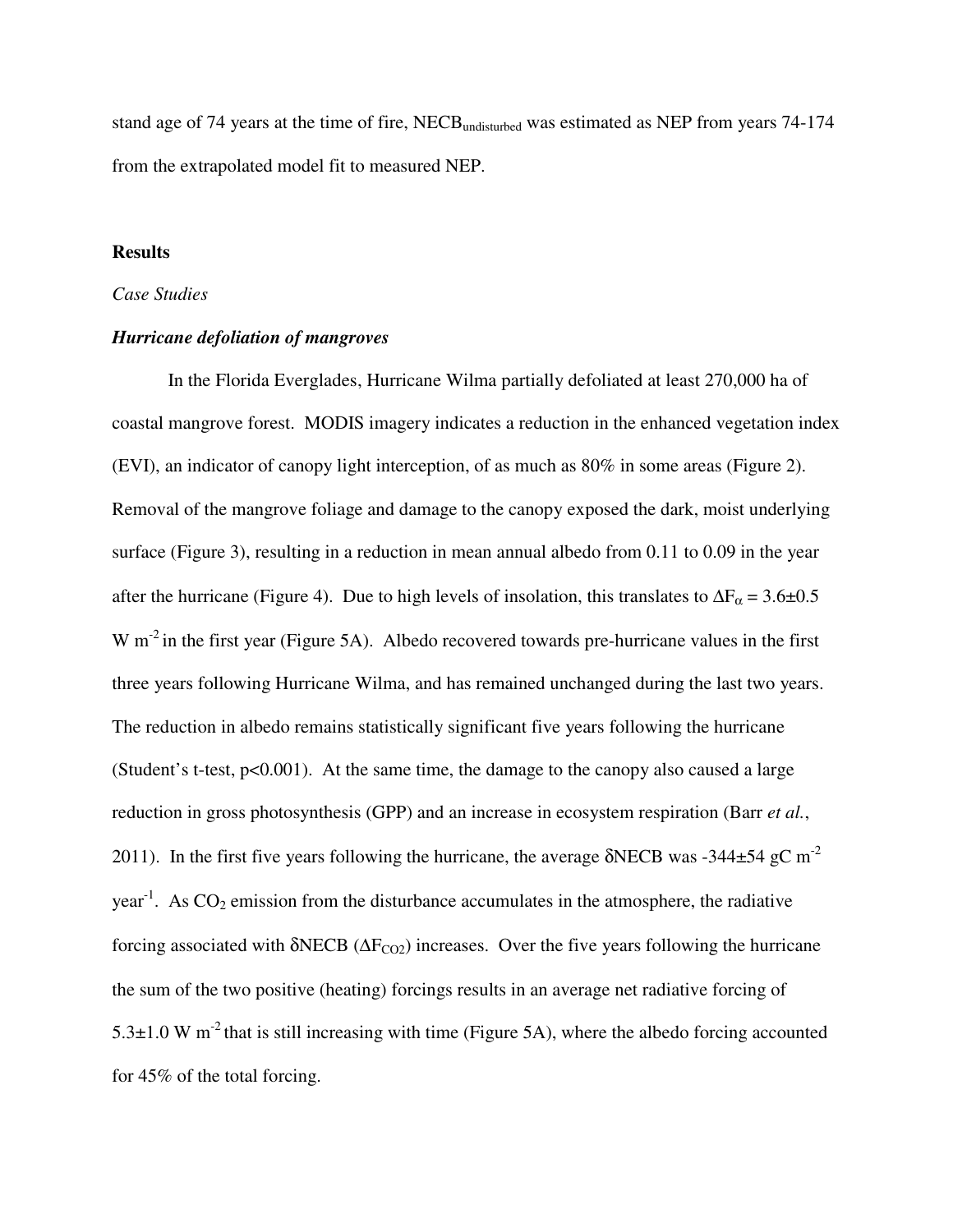## *Mountain Pine Beetle*

Mortality in forests attacked by insects was thought to have only a small effect on albedo (Running, 2008). Here we find that that defoliation caused by the beetles only marginally affects summer albedo, but significantly increases winter albedo. In both British Columbia and Oregon the winter albedo had already increased by 0.06 at four years following attack (Figure 6), suggesting that the dead trees had already shed their needles, exposing the underlying snow. Winter albedo in coniferous forests experiencing snow is particularly sensitive to the degree of canopy cover, because less foliage exposes underlying snow and increases albedo (Amiro *et al.*, 2006, McMillan & Goulden, 2008). In B.C., the winter albedo perturbation then decreased until nine years after attack, before increasing to another local maximum of 0.08 at eleven years. The albedo perturbation in Oregon followed the same general pattern, such that the winter values at both sites could be described by a periodic Fourier function (Figure 6;  $R^2 = 0.76$ , p<0.001). The resulting radiative forcing at the B.C. site (Fig. 5B) started at  $-1.9\pm0.3$  W m<sup>-2</sup> at year 4 and then oscillated, reaching a local minimum at 8 years, with another local maximum of -2.4 $\pm$ 0.4 W m<sup>-2</sup> at year 11. The radiative forcing in years 1-3 was assumed to decrease linearly to zero at time zero.

The average  $CO_2$  radiative forcing associated with ( $\delta$ NECB) averaged over the 14-year study period was  $0.49\pm0.15$  W m<sup>-2</sup> for the MPB study (Figure 5B). Thus, the magnitude of  $\Delta F_{\alpha}$  exceeded  $\Delta F_{\alpha}$  and opposed it in sign over the 14 year period, and the resulting mean net forcing was  $-0.98\pm0.3$  W m<sup>-2</sup> (cooling effect).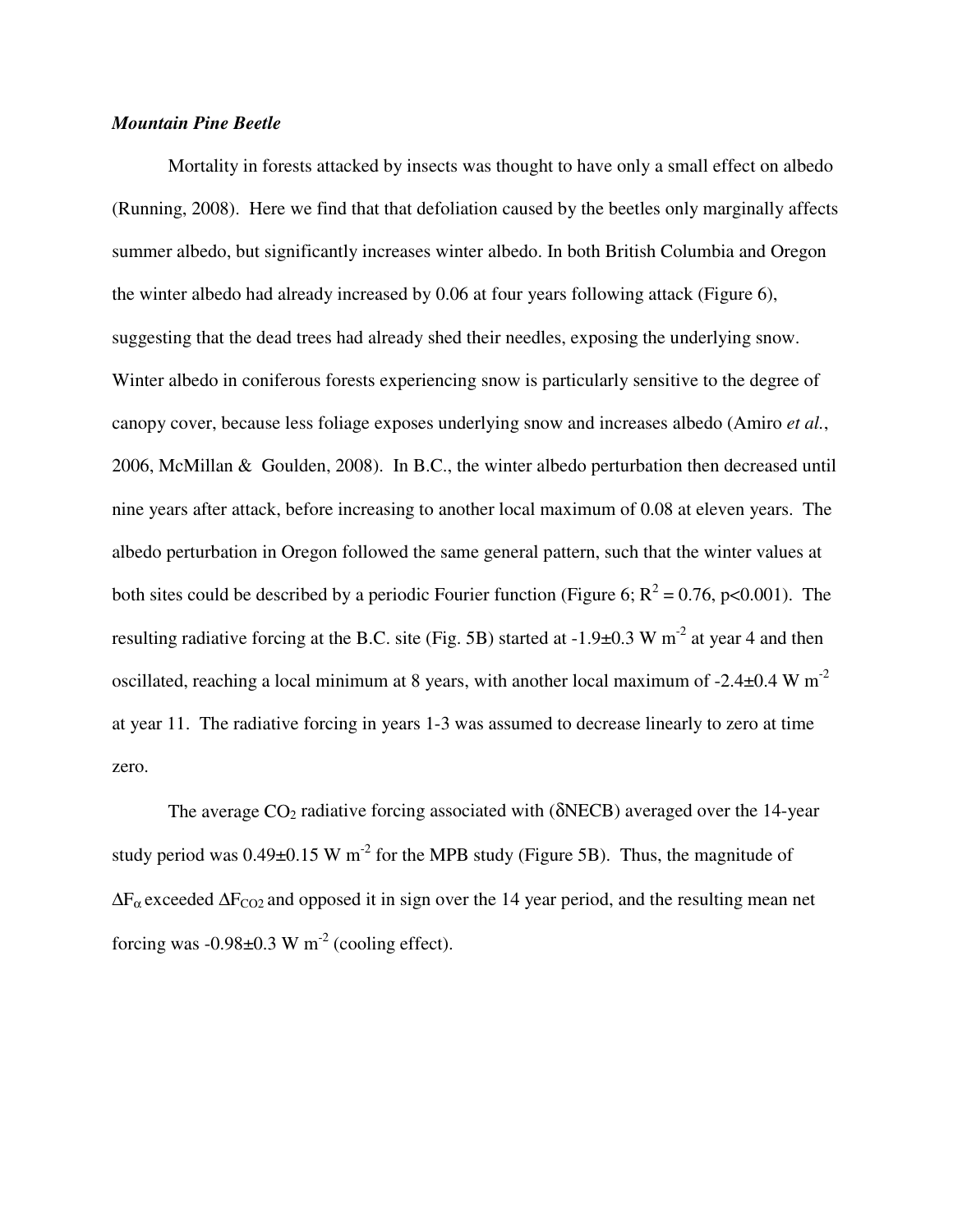## *Boreal fire*

For the wildfire cases, results of the MODIS analysis show that albedo was initially elevated (compared to mature stands) in all seasons two years after fire, and then further increased with time for the next ten years (Figure 7). Tower data from the mesonet agree well with MODIS data for the year of overlap (year 11) and then indicate an exponential decay of albedo in all seasons towards mature boreal values over the next 100 years (McMillan & Goulden, 2008). Model fits to the data shown in Figure 7 are provided in an appendix online. This results in an annual radiative forcing that increases until approximately 10-20 years following fire, and then decreases exponentially with time (Figure 5C). In the first twenty years following fire, NEP and  $\delta$ NECB were negative (Figure 1), creating a large relative source of  $CO<sub>2</sub>$ to the atmosphere. The resulting radiative forcing,  $\Delta F_{CO2}$ , peaked at year 10 (Figure 5C) and then decreased to become negative following year 65. This occurs because δNECB remains positive while NEP in the mid-successional stage exceeds that of late successional undisturbed stands (Luysseart *et al.*, 2008). Subsequently, large opposing values of  $\Delta F_{CO2}$  and  $\Delta F_{\alpha}$  mostly balanced in the first 50 years, with  $\Delta F_{CO2}$  dominating in the first 10 years due to the initial large pyrogenic pulse of CO<sub>2</sub>. The average  $\Delta F_{net}$  over the first 50 years was 0.59±3.8 W m<sup>-2</sup> (warming effect) and  $-2.4\pm1.0$  W m<sup>-2</sup> (cooling effect) in the next 50 years. The average net radiative forcing over 100 years was  $-0.9\pm2.4$  W m<sup>-2</sup>.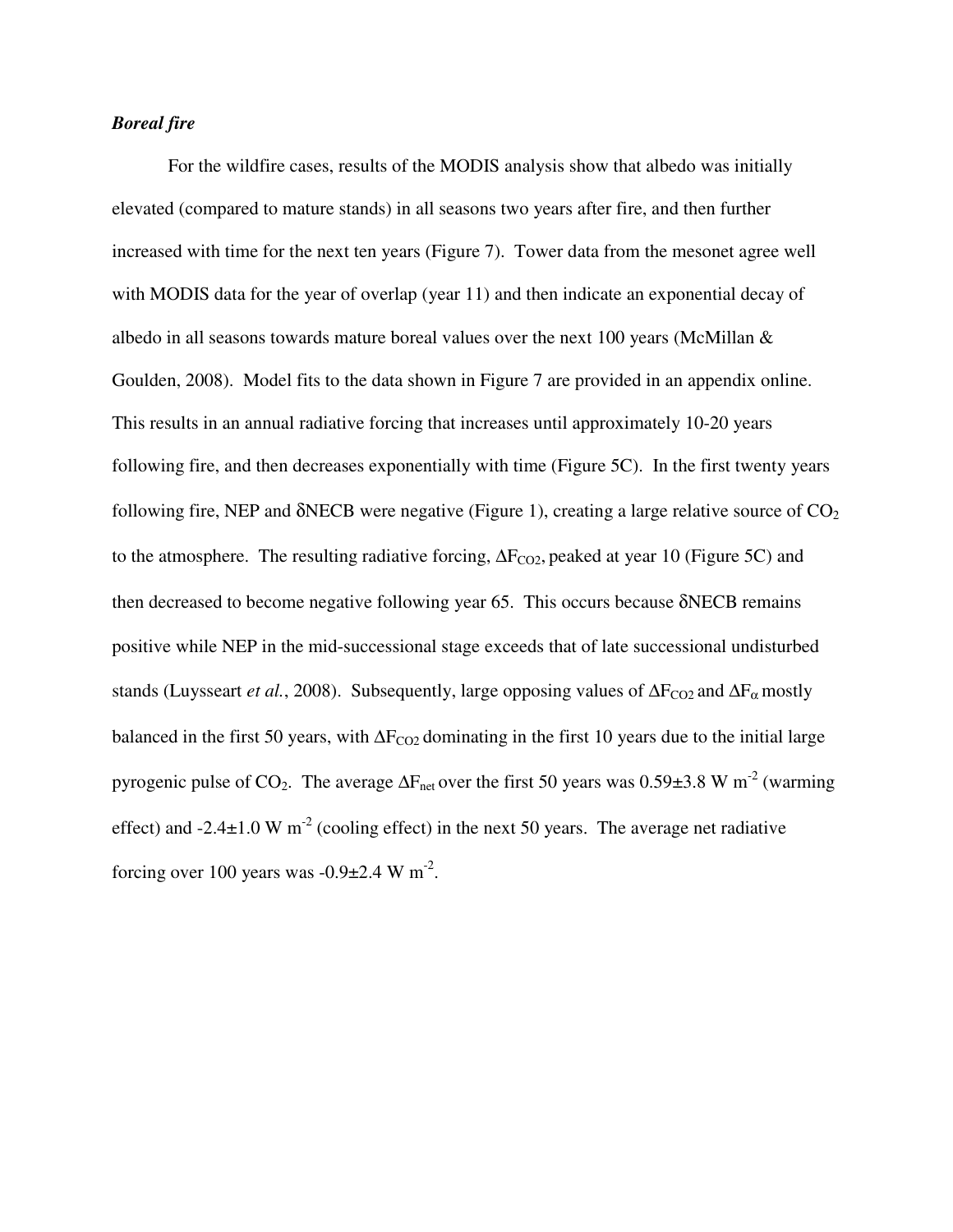#### **Discussion**

In each of our case studies, the albedo change associated with a stand-altering forest disturbance caused a radiative forcing on the same order of magnitude as the concomitant  $CO<sub>2</sub>$ forcing. The mangrove/hurricane case provided the only example in which the  $CO<sub>2</sub>$  and albedo forcings were both positive, resulting in a large net heating. With both beetle attack and fire, where snow is present, the removal of the canopy greatly increases albedo, creating a cooling radiative forcing relative to the  $CO<sub>2</sub>$  forcing. We hypothesize that the albedo radiative forcing (whether positive or negative) will be significant relative to the  $CO<sub>2</sub>$  radiative forcing in most stand-altering forest disturbances, as the albedo of underlying soil or early successional species (e.g. grasses) is rarely the same as the forest albedo. This is especially important in high latitude or elevation sites that experience snow because of the well-documented snow-masking effect of forests (Betts & Ball, 1997, Mcfadden & Ragotzki, 1967). Furthermore, in colder environments, where succession tends to proceed slower, the recovery to pre-disturbance albedo is slower, extending the longevity of the radiative forcing. In our boreal fire example, the albedo radiative forcing persisted for approximately 100 years, while in contrast, the subtropical mangrove forest recovered half of its albedo perturbation in only three years. At the time of writing, at five years since hurricane, both albedo and -ΣNEE are still suppressed in the mangroves, such that the radiative forcing is still non-zero. The duration of those forcings can only be determined by continuing to monitor these processes into the future.

The decrease in albedo in the mangroves may be relatively unique, as even in other tropical environments, albedo tends to increase following deforestation because of the quick establishment of grasses, which have a higher albedo than forest. Evidence from the tropics suggests that following clearing, pasture albedo, when left to return to forest, can return to pre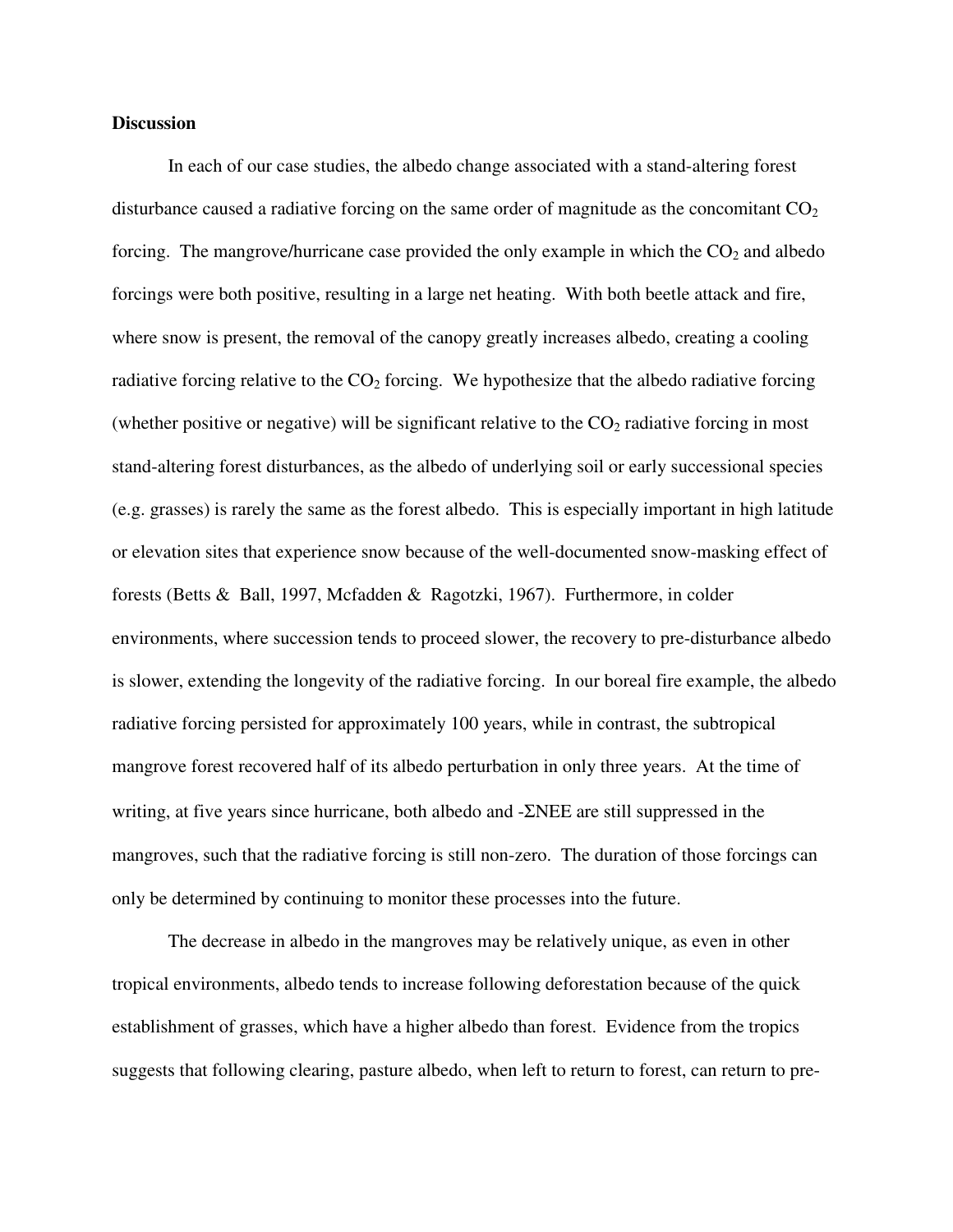disturbance tropical forest values in approximately 30 years (Giambelluca, 2002), well before the carbon stocks. These examples also highlight the complexity in determining the net climate effect of forest disturbances, as the albedo and carbon components can recover at different rates. This occurs because the radiative properties of the canopy (i.e., albedo) depend on canopy geometry, which may have controls in addition to the ecological controls governing succession and recovery of carbon stocks (e.g. competition for light, water, and nutrients). In mangroves, the quick, but partial recovery of albedo was not matched by recovery in -ΣNEE. This is likely related to the early recovery of foliage and growth of epicormic sprouts, which partially close the canopy and affect albedo. However, leaf area index and density of photosynthetically active vegetation has likely not been restored to pre-disturbance conditions as evidenced by reduced enhanced vegetation index (EVI) in the 2.5 km by 2.5 km grid centered on the tower site (Barr *et al.*, 2011). In addition, higher respiratory fluxes have persisted during the 5 years following the storm as the result of several factors including decomposition of storm-generated coarse woody debris, statically unstable conditions which characterized the canopy air mass, and higher poststorm soil temperatures, especially during dry seasons when water levels are seasonally low.

The beetle case illustrates another level of complexity, where the disturbance is not as discrete or as complete as other disturbances, such as severe fire. This results in a disturbance in albedo and carbon stocks that amplifies for some time before transitioning into recovery. The net effect to carbon stocks (and albedo, we hypothesize) depends on the death, decay, and fall of trees over several years, balanced with the release of understory and surviving trees made possible by the increasing availability of resources, such as light (Waring & Pitman, 1985). Estimates of NEP show that the loss of productivity from dead trees may be balanced by the release of surviving trees in the first few years following attack (Brown *et al.*, 2010). MPB-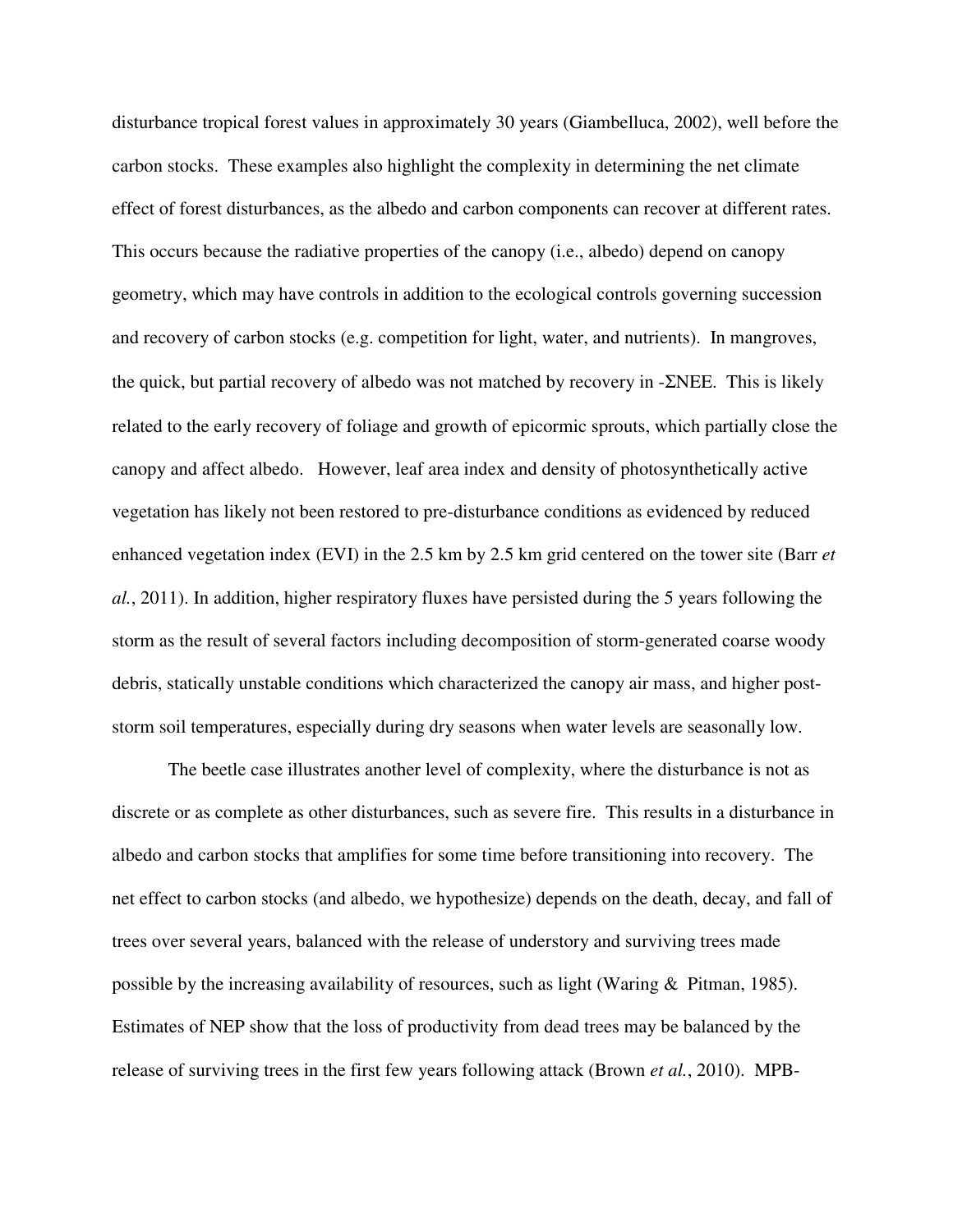killed trees lose nearly all their needles by 4 years after attack (Safranyik *et al.*, 2006). We find that this significantly increases winter (and annual) albedo. Following that, albedo actually decreased for a few years. We hypothesize that this may reflect the initial release of surviving and understory trees. After about 9 years, albedo began to increase again, perhaps as fine branches, and the smallest snags began to fall. This is again followed by a decrease in albedo. We hypothesize that this may be followed by one final increase in albedo that would be associated with the fall of the remaining larger snags, which could open the canopy to its barest state. In Oregon, MPB-killed lodgepole pine trees in unthinned forests were found to begin to fall five years following death (Mitchell & Preisler, 1998), where 50% were down by 9 years, and 90% by 14 years. Significant blowdown has not yet been observed in our study areas around Eutsuk Lake, and is expected to occur soon, in years 15-20 following attack (Dave Coates, personal communication). Albedo radiative forcing will likely reach peak negative values at that time. MPB-killed lodgepole tend to break and fall from the base (Mitchell & Preisler, 1998), so that the process is partially controlled by the decay rate at the base, which will be a function of moisture and temperature, among other variables. The other major control of snag fall rate is the experienced wind speed, which for any given snag can be a function of local weather and climatology, elevation, aspect, stand density etc. This may lead to a large degree of variability in the timing of snag fall, and our case study should be viewed as one example. Continued measurements and monitoring will be required to determine the duration and net impact of the beetle epidemic. At the landscape scale, the most important control on the albedo perturbation is likely the severity of attack, which varies from just a few attacked trees, to near complete stand replacement. This is also the most important predictor of the impact to carbon stocks, where recovery relative to unattacked stands can take decades. Measurements and simulations from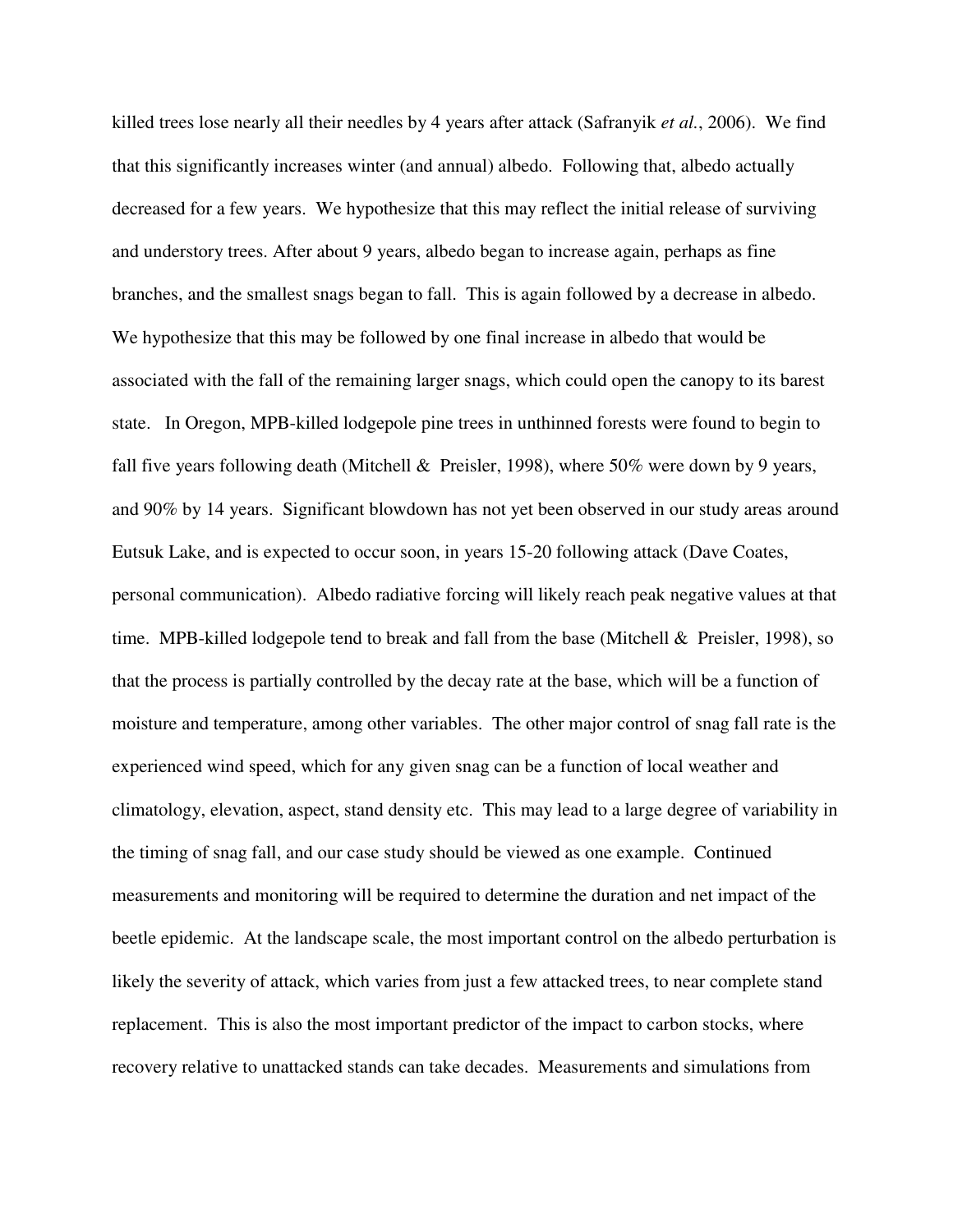MBP-attacked lodgepole stands from the current epidemic in Idaho indicate recovery of attacked carbon stocks can take anywhere from 56-185 years, depending mostly on the severity of attack (Pfeifer *et al.*, 2011).

Our post-boreal fire analysis supports previous findings that summer albedo tends to increase with time starting two years after fire as early successional herbs, shrubs, and deciduous seedlings begin to reestablish (Amiro *et al.*, 2006, Lyons *et al.*, 2008, McMillan & Goulden, 2008, Randerson *et al.*, 2006). The greatest increase in albedo occurs in winter (Amiro *et al.*, 2006, Liu & Randerson, 2008, Liu *et al.*, 2005, Randerson *et al.*, 2006), where the loss of canopy creates a much more reflective surface for lying snow (Betts  $\&$  Ball, 1997). This mechanism also increases albedo in spring and fall (Liu *et al.*, 2005, Lyons *et al.*, 2008, Randerson *et al.*, 2006) which represent the transition period for snow cover, making albedo during these times especially sensitive to interannual variability in snowfall (Liu *et al.*, 2005). In our analysis, winter albedo increased with time in the first ten years following fire. As with the beetle case, we hypothesize that this increase in time may result from the fall of standing dead snags. The time it takes for half of dead snags to fall (i.e., half life) has been reported as 5-15 years after fire in smaller fire-killed coniferous trees in western North America (Russell *et al.*, 2006). Thus, the progression of seasonal albedo with time during recovery not only depends on the rate of reestablishment during succession, but also the loss of standing dead snags and branches following fire.

Addressing multiple disturbances across very different biomes necessitated employing a variety of measurement and modeling techniques within this work. We have attempted to quantify and highlight the uncertainties in these techniques throughout. To the best of our knowledge, no systematic biases have been imputed from the diversity of methodologies. The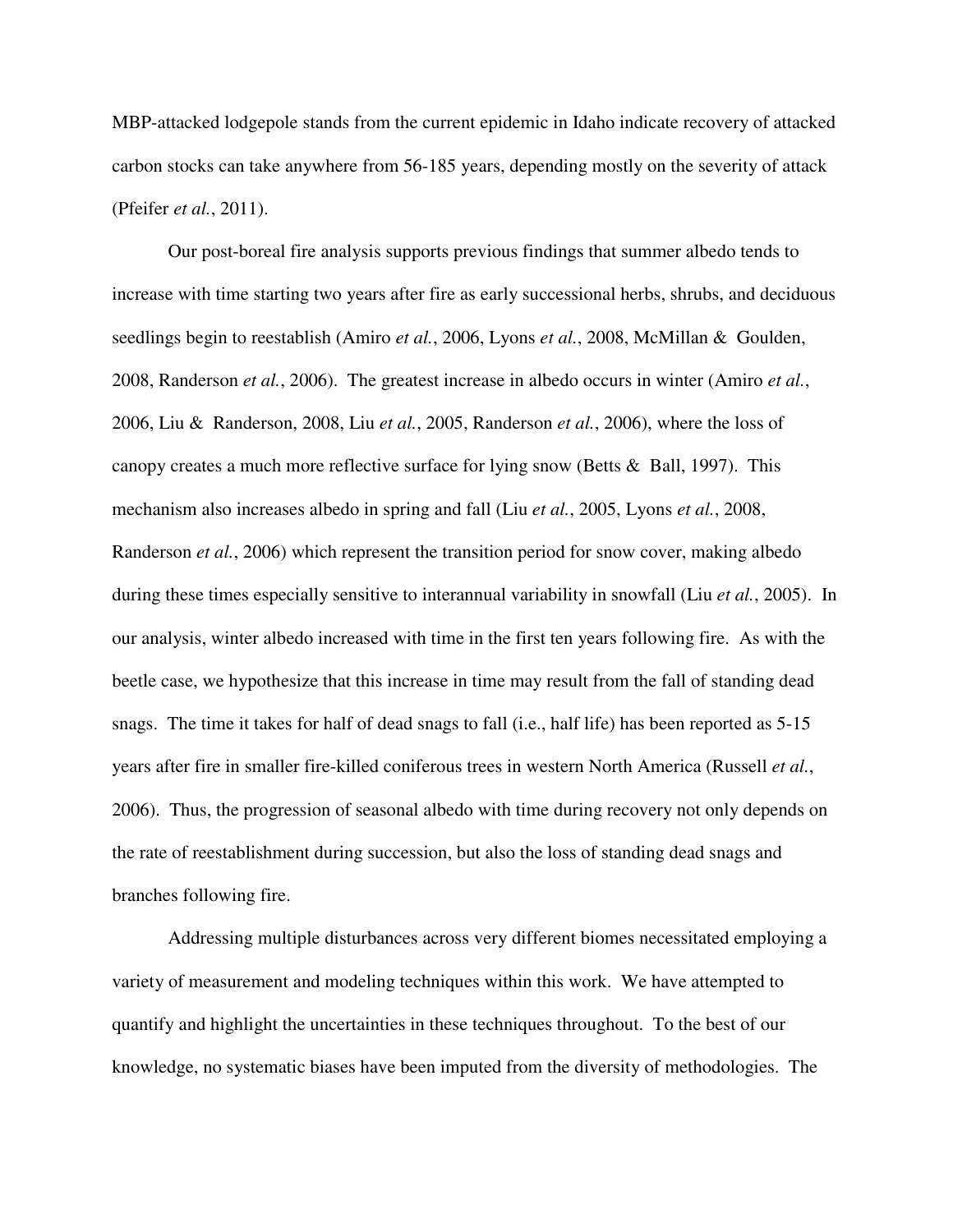greatest shortcoming of this work may be the duration of beetle and hurricane cases studies, which do not capture the full recovery of the ecosystems to pre-disturbance levels of albedo or NECB. Continued measurement and monitoring will be required of ongoing work to determine the duration and net climate impact of these disturbances.

#### **Conclusions**

This analysis shows that, in terms of radiative forcing, albedo perturbations from natural forest disturbances can impact climate as much as the associated relative source of  $CO<sub>2</sub>$  to the atmosphere. Depending on the disturbance, the net of these two forcings can be positive (heating) or negative (cooling) when averaged over the measurement period. That is, the albedo effect can either enhance or reduce the positive radiative forcing from  $CO<sub>2</sub>$  efflux, depending on the albedo of the underlying soil and early successional vegetation type, as well as the climate zone. Defining the net impact of a disturbance requires integration of fluxes and albedo over long timeframes, on the order of 100 years. Generally, in places that experience snow, removal of forest canopy via disturbance will lead to an increase in albedo. The magnitude of that increase depends on the severity of disturbance, preexisting stand density, snow amount, and radiation environment (e.g., latitude). However, albedo can also decrease after a disturbance, as demonstrated by our hurricane-defoliated mangrove case. The rate of recovery of albedo depends on the complex controls governing the ecological processes of succession, which also determine the recovery of carbon stocks. However, albedo and carbon stocks are not exactly coupled during succession, highlighting the complexity of representing these processes in global climate models. These processes vary greatly across ecoregions, and representing them properly will require continued use of carbon flux measurements, biometry, and remote sensing.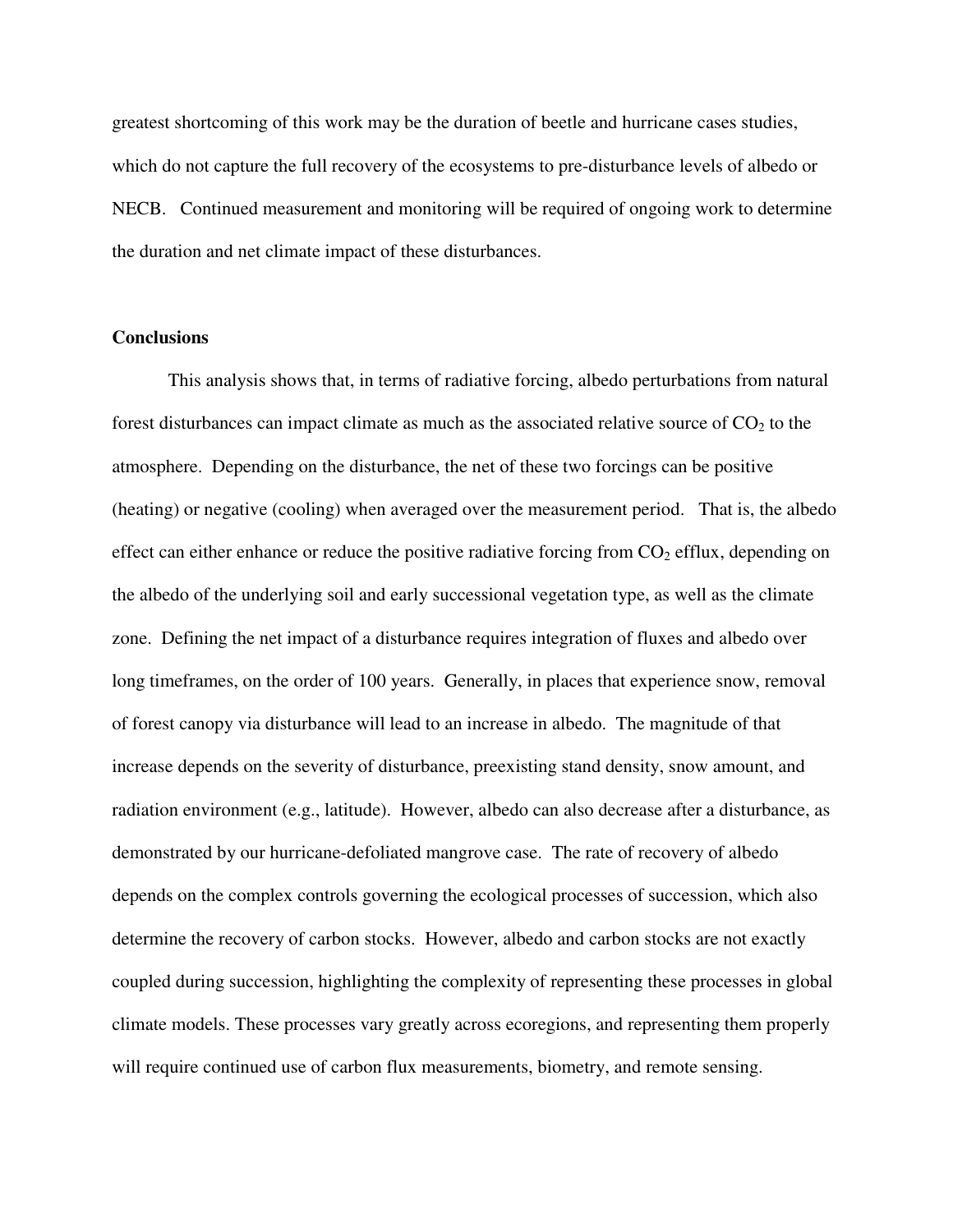Improving our understanding of these processes is particularly crucial with regard to global scale prognostic climate modeling, since natural disturbances are expected to increase under a changing climate. This study adds to a now considerable body of work suggesting that albedo needs to be incorporated into carbon/climate management decisions.

# **Acknowledgments**

This research was supported by AmeriFlux [the Office of Science (BER), U.S. Department of Energy (DOE; DE-FG02-04ER63917 and DE-FG02-04ER63911)]. Thanks to Robert Kennedy and Travis Woolley for help identifying fires and beetle disturbances in Oregon, Tara Hudiburg for inventory data analysis, Werner Kurz and Graham Stinson for Canadian NBP data, and John Campbell, Jeff Masek, Feng Gao, and Andres Schmidt for helpful discussions. Thanks to Deborah Cichowski, Arthur Stock, Cathy Middleton, and Tim Ebata for help identifying beetle disturbances in B.C.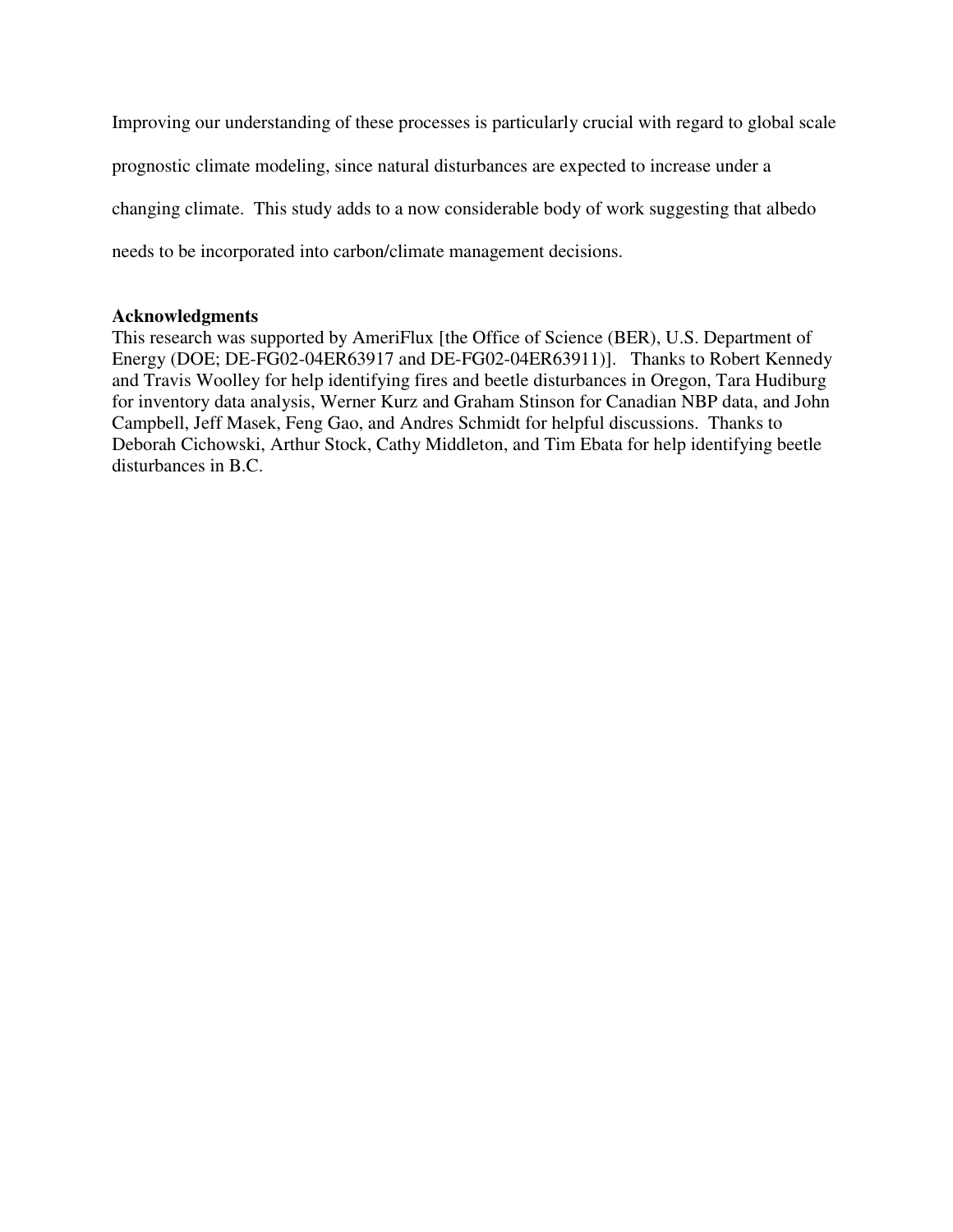#### **References**

- Adams HD, Macalady AK, Breshears DD *et al.* (2010) Climate-Induced Tree Mortality: Earth System Consequences. *EOS Transactions,* **91**, 153-154.
- Amiro BD, Orchansky AL, Barr AG *et al.* (2006) The effect of post-fire stand age on the boreal forest energy balance. *Agricultural and Forest Meteorology,* **140**, 41-50.
- Amiro BD, Todd JB, Wotton BM *et al.* (2001) Direct carbon emissions from Canadian forest fires, 1959-1999. *Canadian Journal of Forest Research-Revue Canadienne De Recherche Forestiere,* **31**, 512-525.
- Anderson RG, Canadell JG, Randerson JT *et al.* (2011) Biophysical considerations in forestry for climate protection. *Frontiers in Ecology and the Environment,* **9**, 174-182.
- Bala G, Caldeira K, Wickett M, Phillips TJ, Lobell DB, Delire C, Mirin A (2007) Combined climate and carbon-cycle effects of large-scale deforestation. *PNAS,* **104**, 6550-6555.
- Barr JG, Engel V, Fuentes JD, Zieman JC, O'halloran TL, Smith TJ, Anderson GH (2010) Controls on mangrove forest-atmosphere carbon dioxide exchanges in western Everglades National Park. *Journal of Geophysical Research-Biogeosciences,* **115**, -.
- Barr JG, Engel V, Smith TJ, Fuentes JD (2011) Hurricane disturbance and recovery of energy balance, CO2 fluxes and canopy structure in a mangrove forest of the Florida Everglades (in revision). *Agricultural and Forest Meteorology*.
- Bender MA, Knutson TR, Tuleya RE, Sirutis JJ, Vecchi GA, Garner ST, Held IM (2010) Modeled Impact of Anthropogenic Warming on the Frequency of Intense Atlantic Hurricanes. *Science,* **327**, 454-458.
- Betts AK, Ball JH (1997) Albedo over the boreal forest. *Journal of Geophysical Research-Atmospheres,* **102**, 28901-28909.
- Betts RA (2000) Offset of the potential carbon sink from boreal forestation by decreases in surface albedo. *Nature,* **408**, 187-190.
- Bonan GB (2008) Forests and climate change: Forcings, feedbacks, and the climate benefits of forests. *Science,* **320**, 1444-1449.
- Bonan GB, Pollard D, Thompson SL (1992) Effects of Boreal Forest Vegetation on Global Climate. *Nature,* **359**, 716-718.
- Brown M, Black TA, Nesic Z *et al.* (2010) Impact of mountain pine beetle on the net ecosystem production of lodgepole pine stands in British Columbia. *Agricultural and Forest Meteorology,* **150**, 254-264.
- Campbell J, Donato D, Azuma D, Law B (2007) Pyrogenic carbon emission from a large wildfire in Oregon, United States. *Journal of Geophysical Research-Biogeosciences,* **112**.
- Carroll AL, Taylor SW, Régnière J, Safranyik L (2003) Effects of climate change on range expansion by the mountain pine beetle in British Columbia. pp Page.
- Chambers JQ, Fisher JI, Zeng H, Chapman EL, Baker DB, Hurtt GC (2007) Hurricane Katrina's Carbon Footprint on U.S. Gulf Coast Forests. *Science,* **318**, 1107.
- Chapin FSI, Woodwell GM, Randerson JT *et al.* (2006) Reconciling Carbon-cycle Concepts, Terminology, and Methods. *Ecosystems,* **9**, 1041-1050.
- Cichowski D, Lawson B, Williston P *et al.* (2001) North Tweedsmuir Provincial Park Strategic Vegetation Management Study. *Prepared for BC Parks, Smithers, BC 142p*.
- Collins WD, Bitz CM, Blackmon ML *et al.* (2006) The Community Climate System Model version 3 (CCSM3). *Journal of Climate,* **19**, 2122-2143.
- Dale VH, Joyce LA, Mcnulty S *et al.* (2001) Climate change and forest disturbances. *BioScience,* **51**, 723 - 733.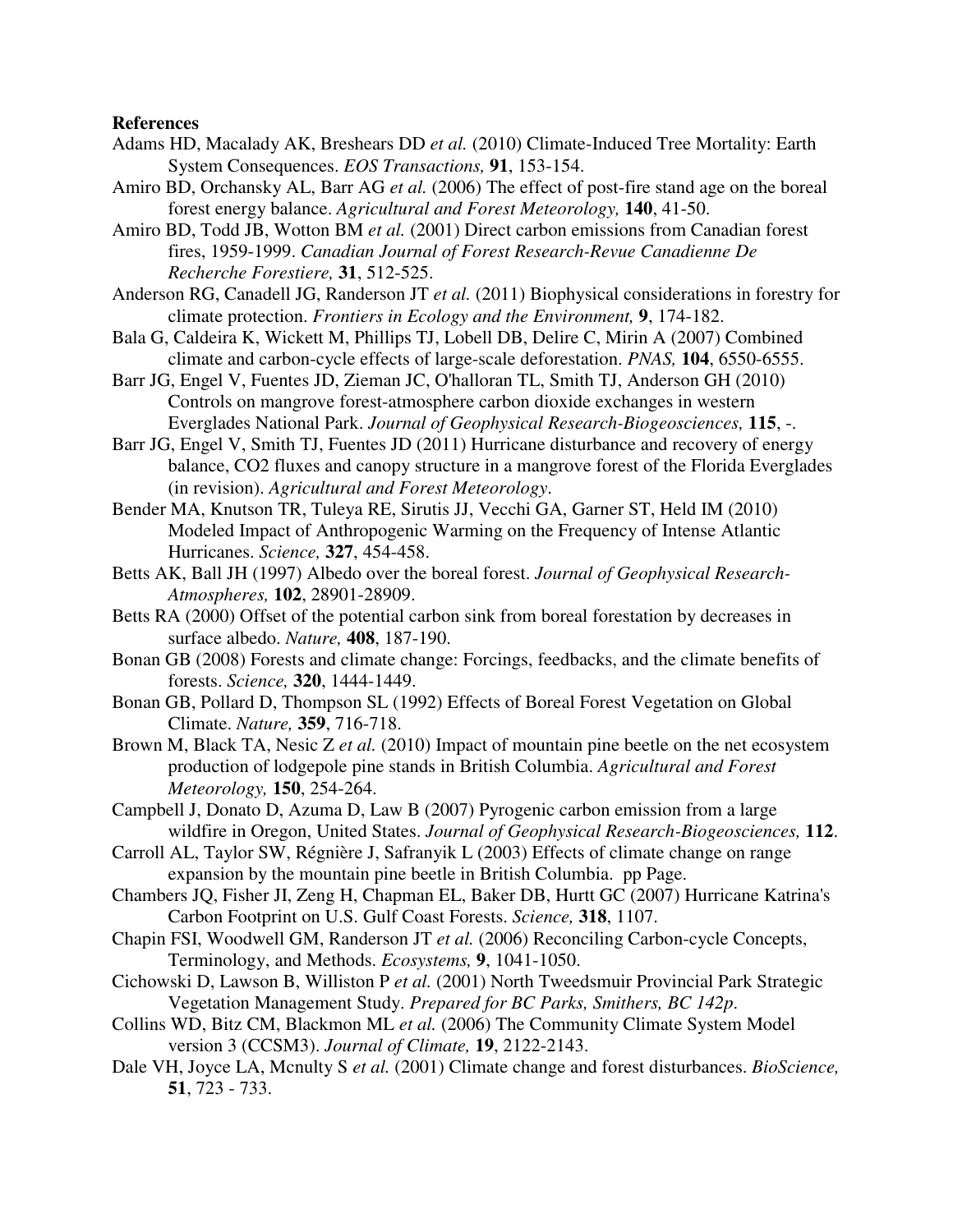Forest Service USDA (2008) Major Forest Insect and Disease Conditions in the United States: 2008 update.

Forest Service USDA (2010) Forest Health Protection (FHP) aerial survey data and maps.

- Forster P, Ramaswamy V, Artaxo P *et al.* (2007) Changes in atmospheric constituents and radiative forcing Climate Change 2007: The Physical Science Basis (Contribution of Working Group I to the Fourth Assessment Report of the Intergovernmental Panel on Climate Change) ed S Solomon et al. *Cambridge University Press: New York, NY, USA*.
- Garbutt R (1994) Mountain pine beetle and Western Basalm Bark Beetle in Tweedsmuir Provincial Park Prince Rupert Forest region. *Canadian Forest Service,* FIDS Pest Report 94-13, 4.
- Giambelluca TW (2002) Hydrology of altered tropical forest. *Hydrological Processes,* **16**, 1665- 1669.
- Goulden ML, Mcmillan AMS, Winston GC, Rocha AV, Manies KL, Harden JW, Bond-Lamberty BP (2011) Patterns of NPP, GPP, respiration, and NEP during boreal forest succession. *Global Change Biology,* **17**, 855-871.
- Goulden ML, Winston GC, Mcmillan AMS, Litvak ME, Read EL, Rocha AV, Elliot JR (2006) An eddy covariance mesonet to measure the effect of forest age on land-atmosphere exchange. *Global Change Biology,* **12**, 1-17.
- Hansen J, Sato M, Ruedy R (1997) Radiative forcing and climate response. *Journal of Geophysical Research-Atmospheres,* **102**, 6831-6864.
- Harden JW, Trumbore SE, Stocks BJ, Hirsch A, Gower ST, O'neill KP, Kasischke ES (2000) The role of fire in the boreal carbon budget. *Global Change Biology,* **6**, 174-184.
- Joos F, Prentice IC, Sitch S *et al.* (2001) Global warming feedbacks on terrestrial carbon uptake under the Intergovernmental Panel on Climate Change (IPCC) emission scenarios. *Global Biogeochemical Cycles,* **15**, 891-908.
- Kasischke ES, Turetsky MR (2006) Recent changes in the fire regime across the North American boreal region-Spatial and temporal patterns of burning across Canada and Alaska (vol 33, art no L09703, 2006). *Geophysical Research Letters,* **33**, -.
- Kurz WA, Dymond CC, Stinson G *et al.* (2008) Mountain pine beetle and forest carbon feedback to climate change. *Nature,* **452**, 987-990.
- Law BE, Falge E, Gu L *et al.* (2002) Environmental controls over carbon dioxide and water vapor exchange of terrestrial vegetation. *Agricultural and Forest Meteorology,* **113**, 97- 120.
- Liu HP, Randerson JT (2008) Interannual variability of surface energy exchange depends on stand age in a boreal forest fire chronosequence. *Journal of Geophysical Research-Biogeosciences,* **113**, -.
- Liu HP, Randerson JT, Lindfors J, Chapin FS (2005) Changes in the surface energy budget after fire in boreal ecosystems of interior Alaska: An annual perspective. *Journal of Geophysical Research-Atmospheres,* **110**, -.
- Luysseart S, Schulze ED, Boerner A *et al.* (2008) Old-growth forests as global carbon sinks. *Nature,* **455**, 213-215.
- Lyons EA, Jin YF, Randerson JT (2008) Changes in surface albedo after fire in boreal forest ecosystems of interior Alaska assessed using MODIS satellite observations. *Journal of Geophysical Research-Biogeosciences,* **113**, -.
- Manies KL, Harden JW, Bond-Lamberty BP, O'neill KP (2005) Woody debris along an upland chronosequence in boreal Manitoba and its impact on long-term carbon storage.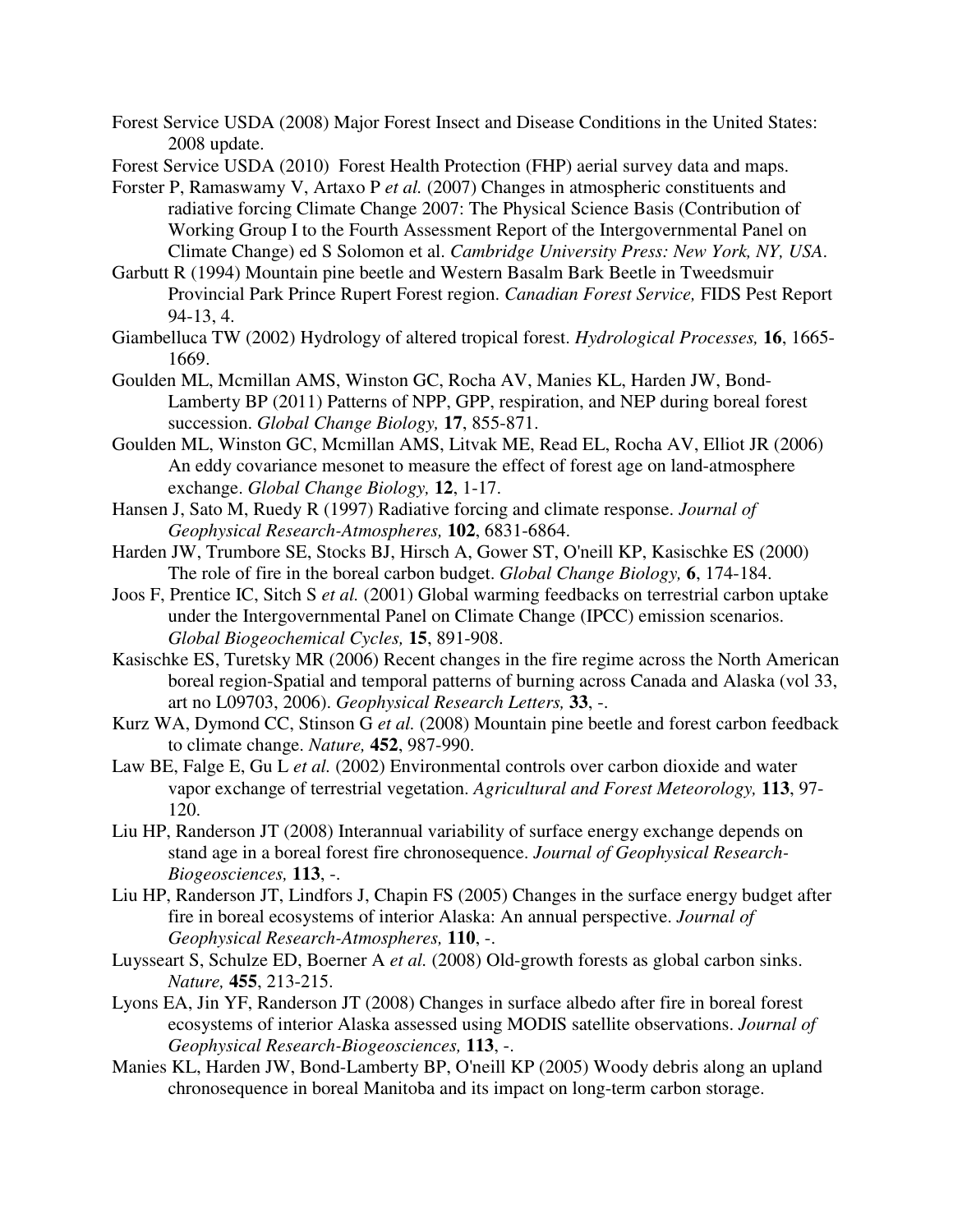*Canadian Journal of Forest Research-Revue Canadienne De Recherche Forestiere,* **35**, 472-482.

- Mcfadden JD, Ragotzki.Ra (1967) Climatological Significance of Albedo in Central Canada. *Journal of Geophysical Research,* **72**, 1135-&.
- Mcmillan AMS, Goulden ML (2008) Age-dependent variation in the biophysical properties of boreal forests. *Global Biogeochemical Cycles,* **22**, -.
- Mitchell RG, Preisler HK (1998) Fall rate of lodgepole pine killed by the mountain pine beetle in central Oregon. *Western journal of applied forestry (USA)*.
- Myhre G, Highwood EJ, Shine KP, Stordal F (1998) New estimates of radiative forcing due to well mixed greenhouse gases. *Geophysical Research Letters,* **25**, 2715-2718.

Pasch RJ, Blake ES, Cobb Iii HD, Roberts DP (2006) Tropical Cyclone Report Hurricane Wilma 15-25 October 2005. *National Weather Service. National Hurricane Center. Tropical Prediction Center. Online at http://www. nhc. noaa. gov*.

Pfeifer EM, Hicke JA, Meddens AJH (2011) Observations and modeling of aboveground tree carbon stocks and fluxes following a bark beetle outbreak in the western United States. *Global Change Biology,* **17**, 339-350.

Raffa KF, Aukema BH, Bentz BJ, Carroll AL, Hicke JA, Turner MG, Romme WH (2008) Cross-scale drivers of natural disturbances prone to anthropogenic amplification: the dynamics of bark beetle eruptions. *BioScience,* **58**, 501-517.

Randerson JT, Liu H, Flanner MG *et al.* (2006) The impact of boreal forest fire on climate warming. *Science,* **314**, 1130-1132.

- Roman MO, Schaaf CB, Woodcock CE *et al.* (2009) The MODIS (Collection V005) BRDF/albedo product: Assessment of spatial representativeness over forested landscapes. *Remote Sensing of Environment,* **113**, 2476-2498.
- Romero LM, Smith TJ, Fourqurean JW (2005) Changes in mass and nutrient content of wood during decomposition in a south Florida mangrove forest. *Journal of Ecology,* **93**, 618- 631.
- Rotenberg E, Yakir D (2010) Contribution of Semi-Arid Forests to the Climate System. *Science,* **327**, 451-454.
- Running SW (2008) Ecosystem Disturbance, Carbon, and Climate. *Science,* **321**, 652-653.
- Russell RE, Saab VA, Dudley JG, Rotella JJ (2006) Snag longevity in relation to wildfire and postfire salvage logging. *Forest Ecology and Management,* **232**, 179-187.
- Safranyik L, Carroll AL, Wilson B (2006) The biology and epidemiology of the mountain pine beetle in lodgepole pine forests. *The mountain pine beetle: a synthesis of biology, management and impacts on lodgepole pine*, 3-66.
- Schaaf CB, Gao F, Strahler AH *et al.* (2002) First operational BRDF, albedo nadir reflectance products from MODIS. *Remote Sensing of Environment,* **83**, 135-148.

Schulze E, Heimann H (1998) Carbon and water exchange of terrestrial systems. *Asian change in the context of global climate change: impact of natural and anthropogenic changes in Asia on global biogeochemistry*, 145.

Schwind B (2008) Monitoring trends in burn severity: report on the Pacific Northwest and Pacific Southwest fires—1984 to 2005. In: *Online at: http://www.mtbs.gov/projectreports.htm.* pp Page.

Shell KM, Kiehl JT, Shields CA (2008) Using the radiative kernel technique to calculate climate feedbacks in NCAR's Community Atmospheric Model. *Journal of Climate,* **21**, 2269- 2282.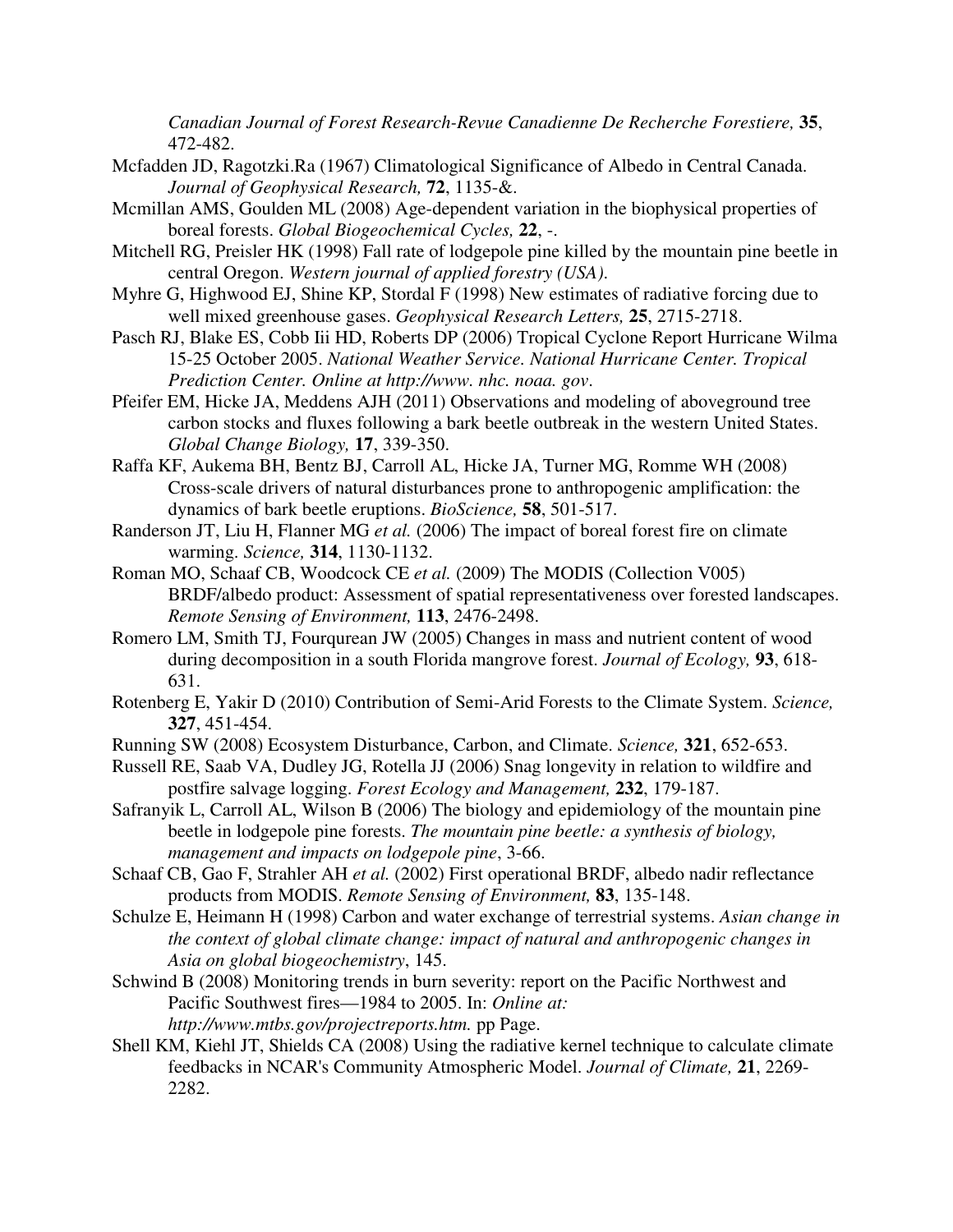- Smith T, Anderson G, Balentine K, Tiling G, Ward G, Whelan K (2009) Cumulative impacts of hurricanes on Florida mangrove ecosystems: Sediment deposition, storm surges and vegetation. *Wetlands,* **29**, 24-34.
- Soden BJ, Held IM, Colman R, Shell KM, Kiehl JT, Shields CA (2008) Quantifying climate feedbacks using radiative kernels. *Journal of Climate,* **21**, 3504-3520.
- Stocks BJ, Mason JA, Todd JB *et al.* (2002) Large forest fires in Canada, 1959–1997. *Journal of Geophysical Research,* **107**, 8149.
- Wang K, Liang S, Schaaf CL, Strahler AH (2010) Evaluation of Moderate Resolution Imaging Spectroradiometer land surface visible and shortwave albedo products at FLUXNET sites. *Journal of Geophysical Research (Atmospheres),* **115**, 17107.
- Waring RH, Pitman GB (1985) Modifying Lodgepole Pine Stands to Change Susceptibility to Mountain Pine-Beetle Attack. *Ecology,* **66**, 889-897.
- Westerling AL, Hidalgo HG, Cayan DR, Swetnam TW (2006) Warming and earlier spring increases western U.S. forest wildfire activity. *Science,* **313**, 940-943.
- Westfall J, Ebata T (2009) Summary of forest health conditions in British Columbia-2008. *British Columbia Ministry of Forests, Forest Practices Branch, Victoria, BC, Canada*.
- Xiao XM, Zhang QY, Braswell B *et al.* (2004) Modeling gross primary production of temperate deciduous broadleaf forest using satellite images and climate data. *Remote Sensing of Environment,* **91**, 256-270.
- Zeng HC, Chambers JQ, Negron-Juarez RI, Hurtt GC, Baker DB, Powell MD (2009) Impacts of tropical cyclones on US forest tree mortality and carbon flux from 1851 to 2000. *Proceedings of the National Academy of Sciences of the United States of America,* **106**, 7888-7892.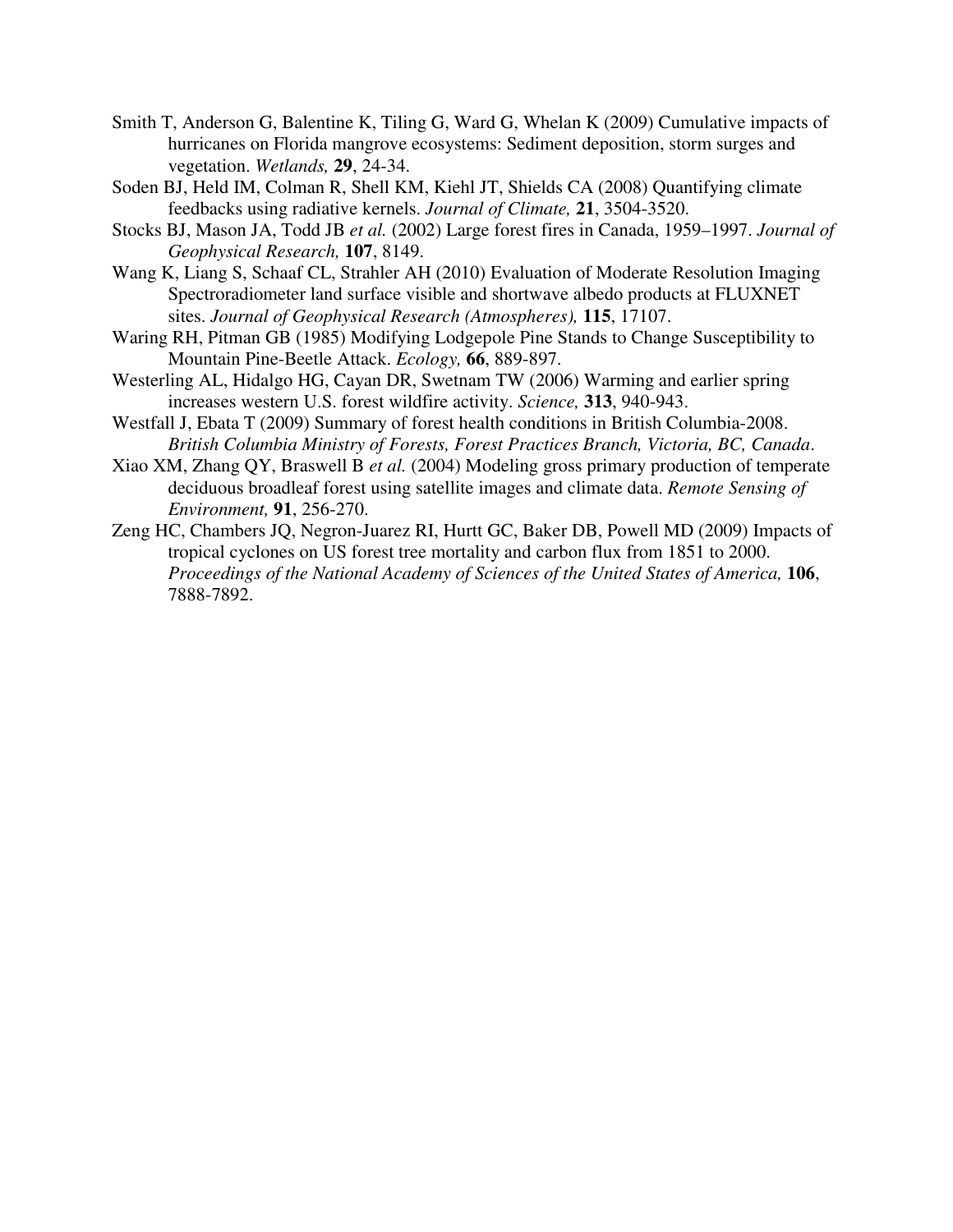Tables

|          |         | Gapfilling error analysis |                                 |                     |                              |               |       |           |
|----------|---------|---------------------------|---------------------------------|---------------------|------------------------------|---------------|-------|-----------|
|          |         | N gaps                    | <b>BE</b>                       | <b>RMSE</b>         | RF error (std) (W $m^{-2}$ ) | elevation (m) | lat   | lon       |
| Florida  | both    | 15                        | $-9.73e-007$ +/- 4.94e-005      | $0.0011 +/- 0.0002$ | 0.05                         |               | 25.39 | $-81.13$  |
| Manitoba | control |                           | $-6.14e-006$ +/- 1.74e-004      | $0.0036 +/- 0.0012$ | 0.1                          | 250           | 56.37 | $-96.80$  |
| Manitoba | fire    | 64                        | $-1.75e-005$ +/- 9.59e-004      | $0.0191 +/- 0.0035$ | 0.59                         | 200           | 56.36 | 96.37     |
| Oregon   | control | 86                        | $-1.80e - 005 + (-3.29e - 004)$ | $0.0064 +/- 0.0011$ | 0.28                         | 1600          | 44.00 | $-121.82$ |
| Oregon   | beetles | 84                        | $-8.48e-006$ +/- 4.64e-004      | $0.0093 +/- 0.0019$ | 0.41                         | 1500          | 43.93 | $-121.76$ |
| B.C.     | control | 16                        | $-1.38e - 005 + (-3.08e - 004)$ | $0.0061 +/- 0.0011$ | 0.17                         | 1300          | 53.08 | $-125.01$ |
| B.C.     | beetles | 6                         | $-1.06e-006$ +/- 2.42e-004      | $0.0053 +/- 0.0014$ | 0.16                         | 900           | 53.19 | $-126.37$ |

Table 1. Location, elevation, and statistics describing the error associated with gapfilling the MODIS time series of 8-day shortwave broadband albedo. Statistics include bias error (BE), root mean squared error (RMSE), and the average error imputed to the annual calculation of radiative forcing as calculated from the error statistics and 1000 Monte Carlo simulations.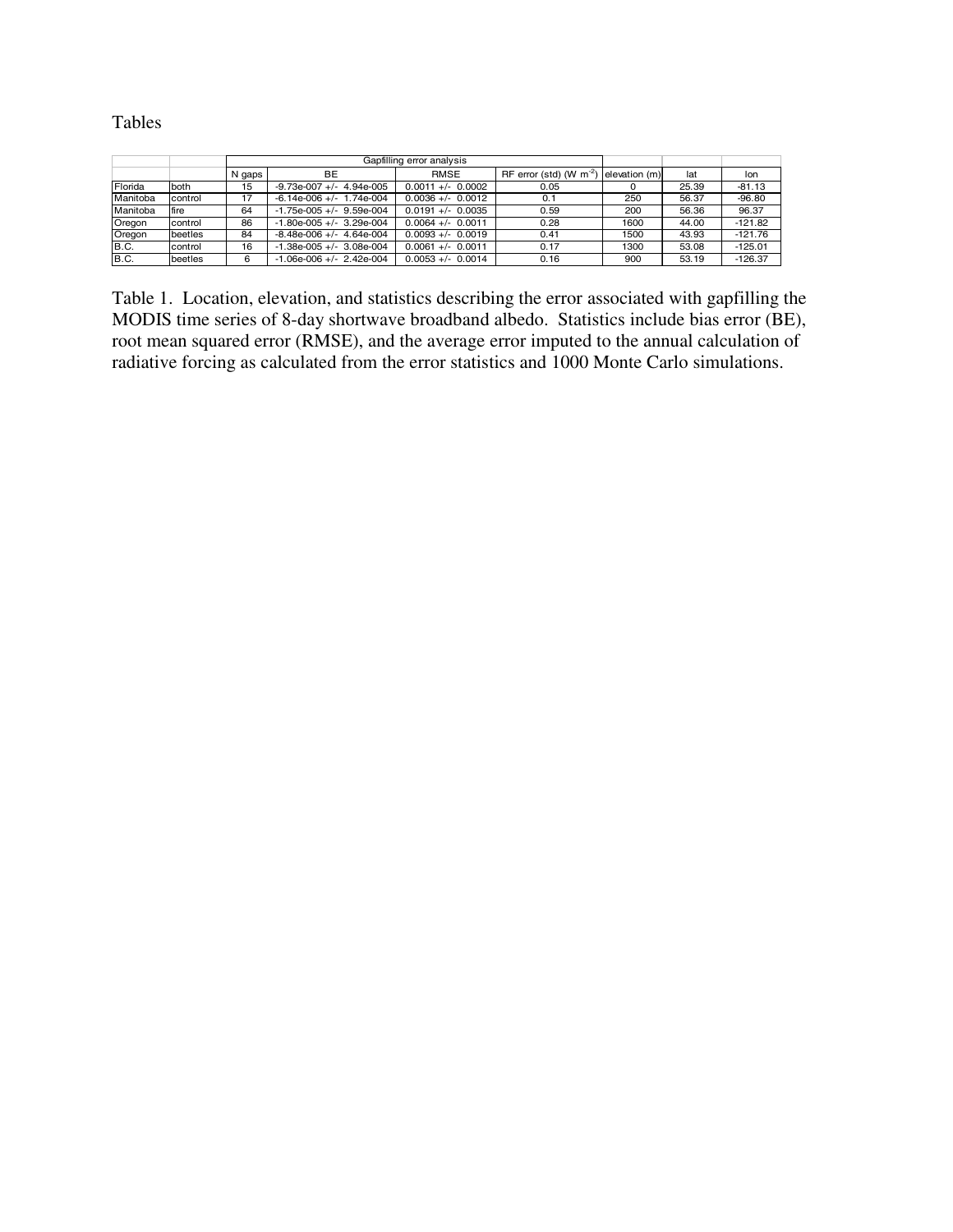# Figure Legends

Figure 1. Mean annual NEP as measured with eddy covariance across the boreal chronosequence (Goulden et al., 2010) with  $25<sup>th</sup>$  and  $75<sup>th</sup>$  percentile confidence intervals of a 4parameter lognormal fit ( $R^2 = 0.88$ , p<0.07). The model fit is used to predict NEP at an annual time scale. The ecosystem is a carbon source for approximately the first 11 years following fire.

Figure 2. Difference in MODIS enhanced vegetation index (EVI) from before and after hurricane Wilma, expressed as percent change. Three 16-day EVI scenes from November and December were averaged before Wilma in 2004 and after in 2005 to produce the difference. The inset shows southern Florida with the area of EVI analysis indicated by a white box. Visible imagery used in fair use, ©2011 Google, imagery © 2011 TerraMetrics.

Figure 3. (A) View of the understory and boardwalk leading to the tower at the mangrove site before the hurricane shows a closed canopy. (B) After the hurricane the canopy was nearly completely removed, exposing the dark, damp soil.

Figure 4. Time series of MODIS 8-day shortwave broadband albedo (hollow circles) with annual moving average (solid line, left axis), and annual tower-measured and modeled -ΣNEE with uncertainty estimates (squares with error bars, right axis). The value of - $\Sigma$ NEE in 2006 is shown as a hollow square to indicate that the value was modeled rather than measured, as in other years. The impact of defoliation from Hurricane Wilma is visible as a significant reduction in both albedo and -ΣNEE.

Figure 5. Top of the atmosphere radiative forcing resulting from changes to albedo (data as red symbols; model fit as red line) and net biome productivity (δNECB, green line) and the net of those two processes (dashed blue line) for (A) hurricane damage to a mangrove forest, (B) lodgepole pine mortality from mountain pine beetle, (C) stand replacing fire in coniferous forests in and Manitoba, Canada (squares=MODIS; circles=towers). Values of  $\Delta F_{net}$  averaged over the period indicated in each panel are included. The radiative forcing from albedo changes and  $CO<sub>2</sub>$ release are on the same order of magnitude, and can either oppose in sign to reduce the net forcing (e.g., B,C), or combine constructively to enhance it (e.g., A).

Figure 6. Time series of the perturbation of MODIS albedo in summer (JJAS) and winter (NDJF), as a function of years since mountain pine beetle attack in lodgepole pine stands in British Columbia (B.C.) and Oregon (OR). Albedo is greatly enhanced in winter after the dead trees drop their needles. The albedo perturbation changes with time as the degree of canopy openness is controlled by the balance of the release of surviving trees and fall of standing dead branches and snags. Error bars are shown on the B.C. winter values to indicate the reported accuracy of MODIS albedo data.

Figure 7. Annual and seasonally-averaged albedo as a function of years since fire (stand age) for summer (JJAS), winter (JFMD), and spring/fall (AMON). Data from years 2-11 since fire are MODIS data, and years 11-159 are tower data from the boreal chronosequence. Model fits are two-term exponential functions (see supporting information online). Error bars on the annual albedo means indicate confidence intervals of 0.03 for MODIS data and 0.015 for tower data.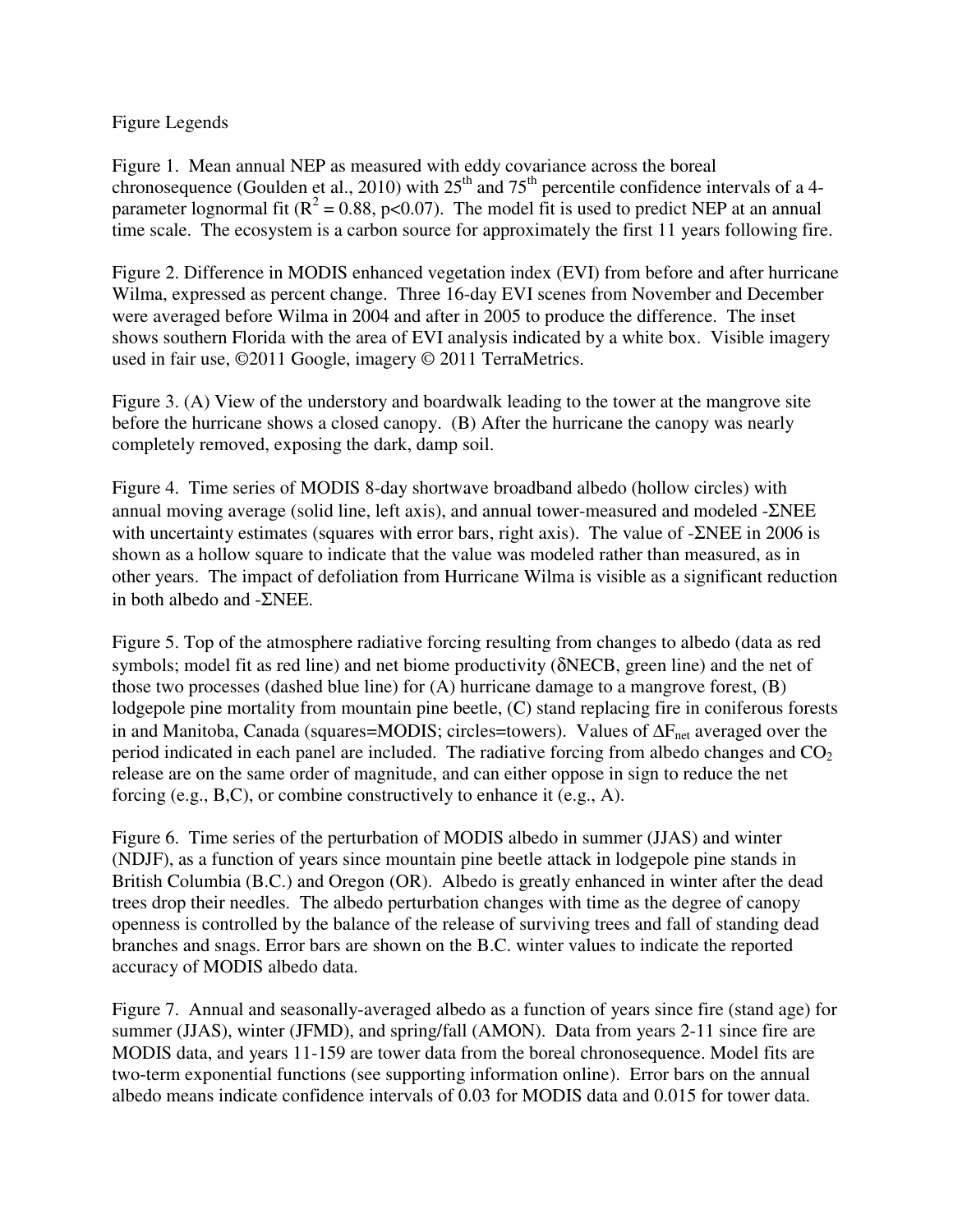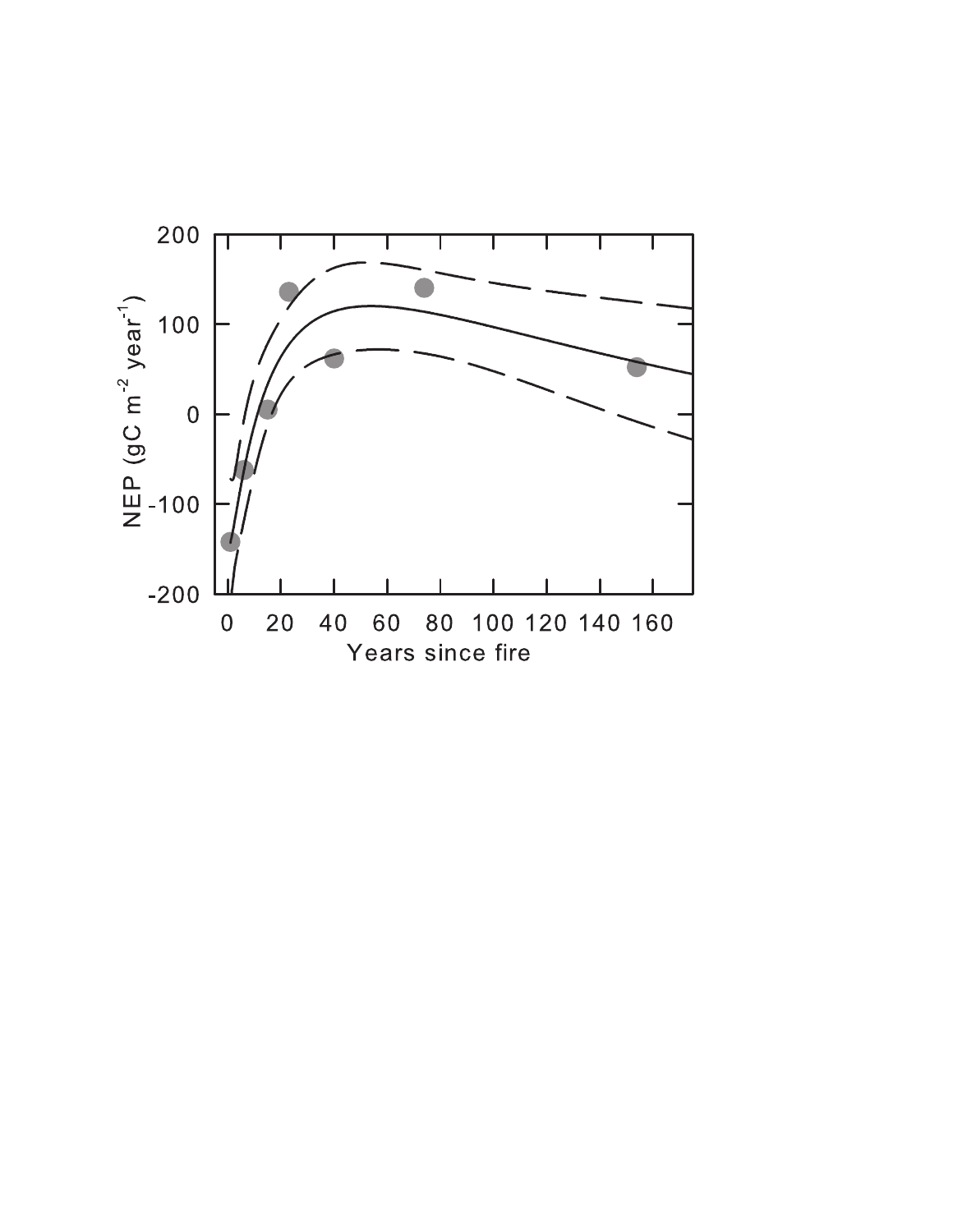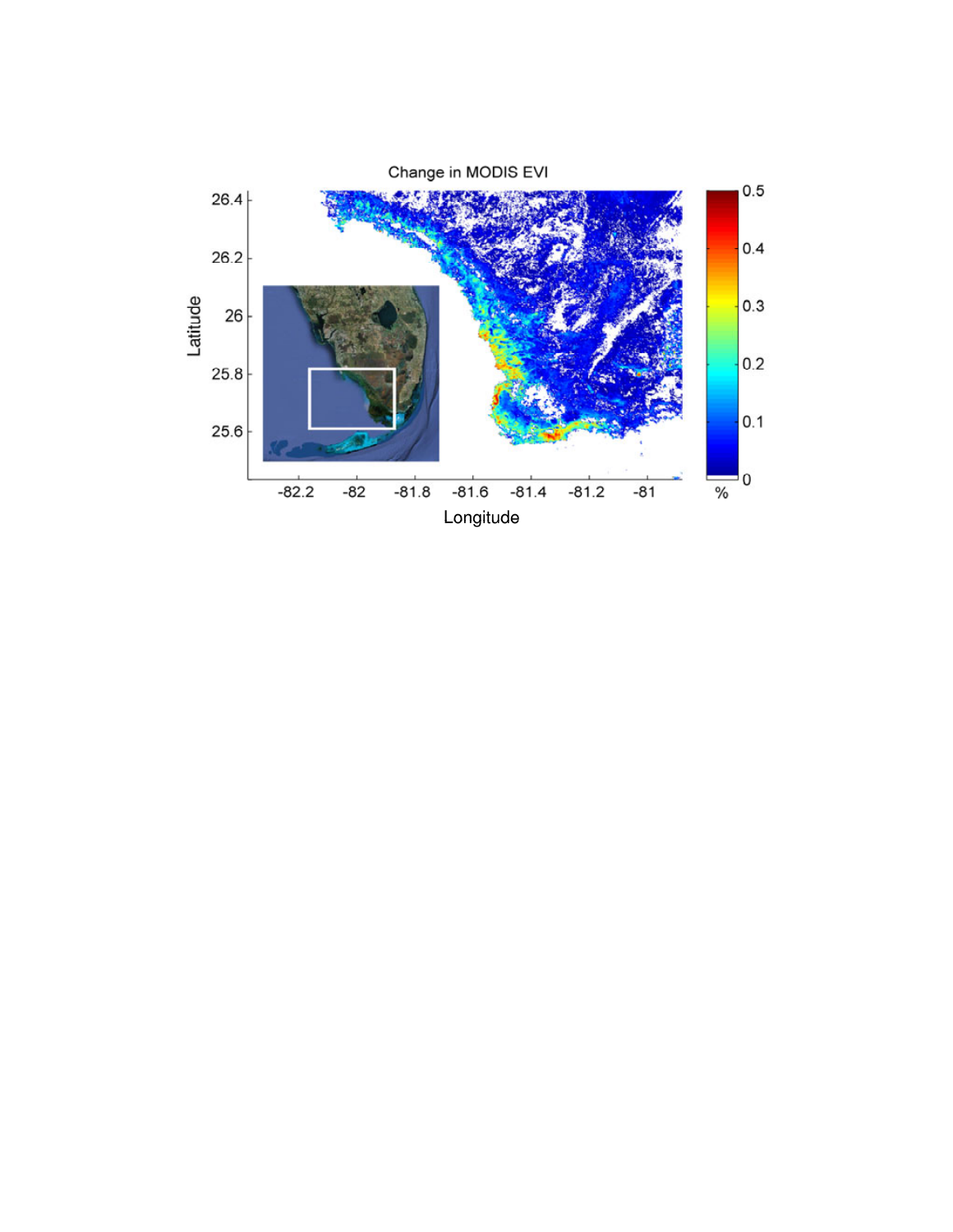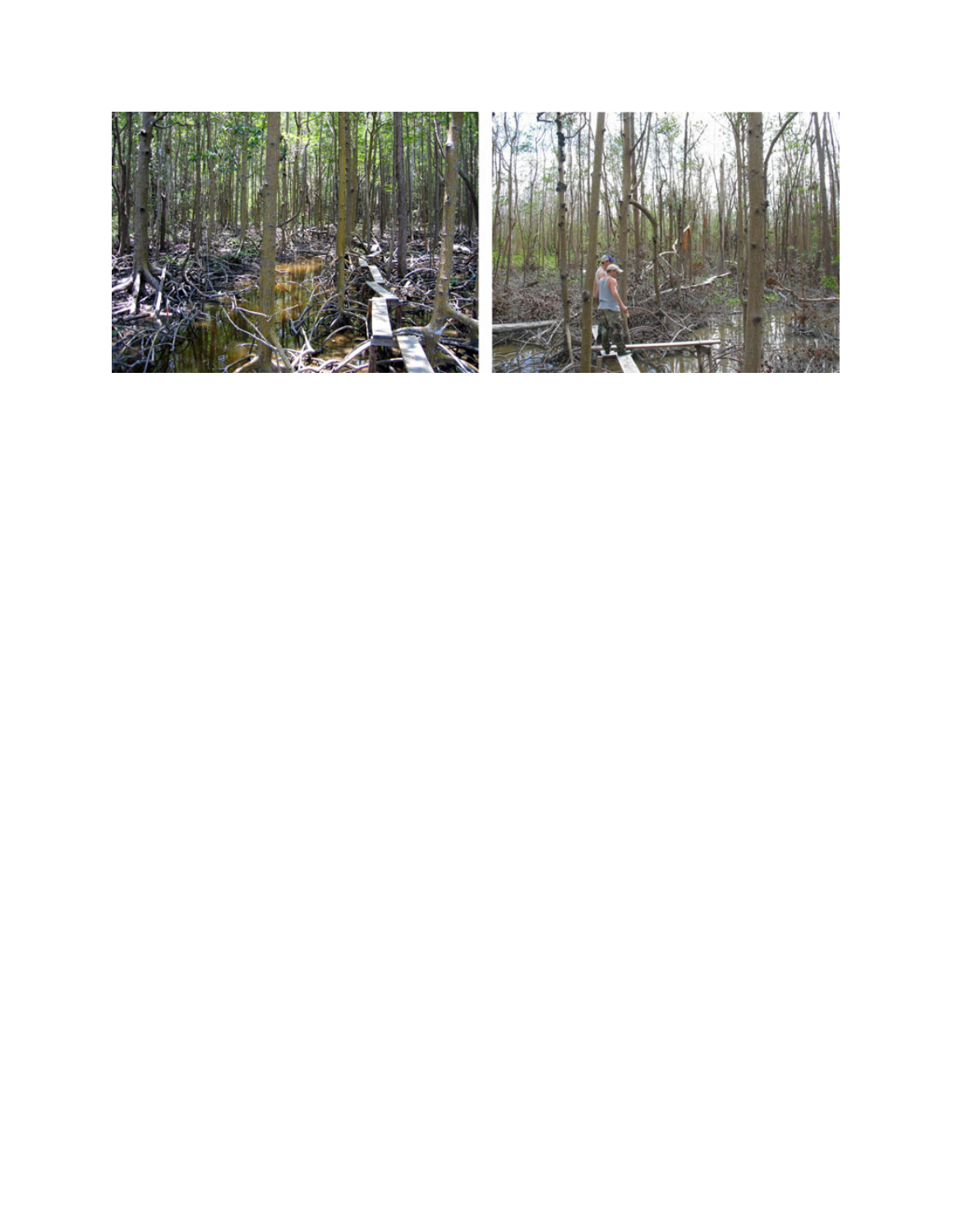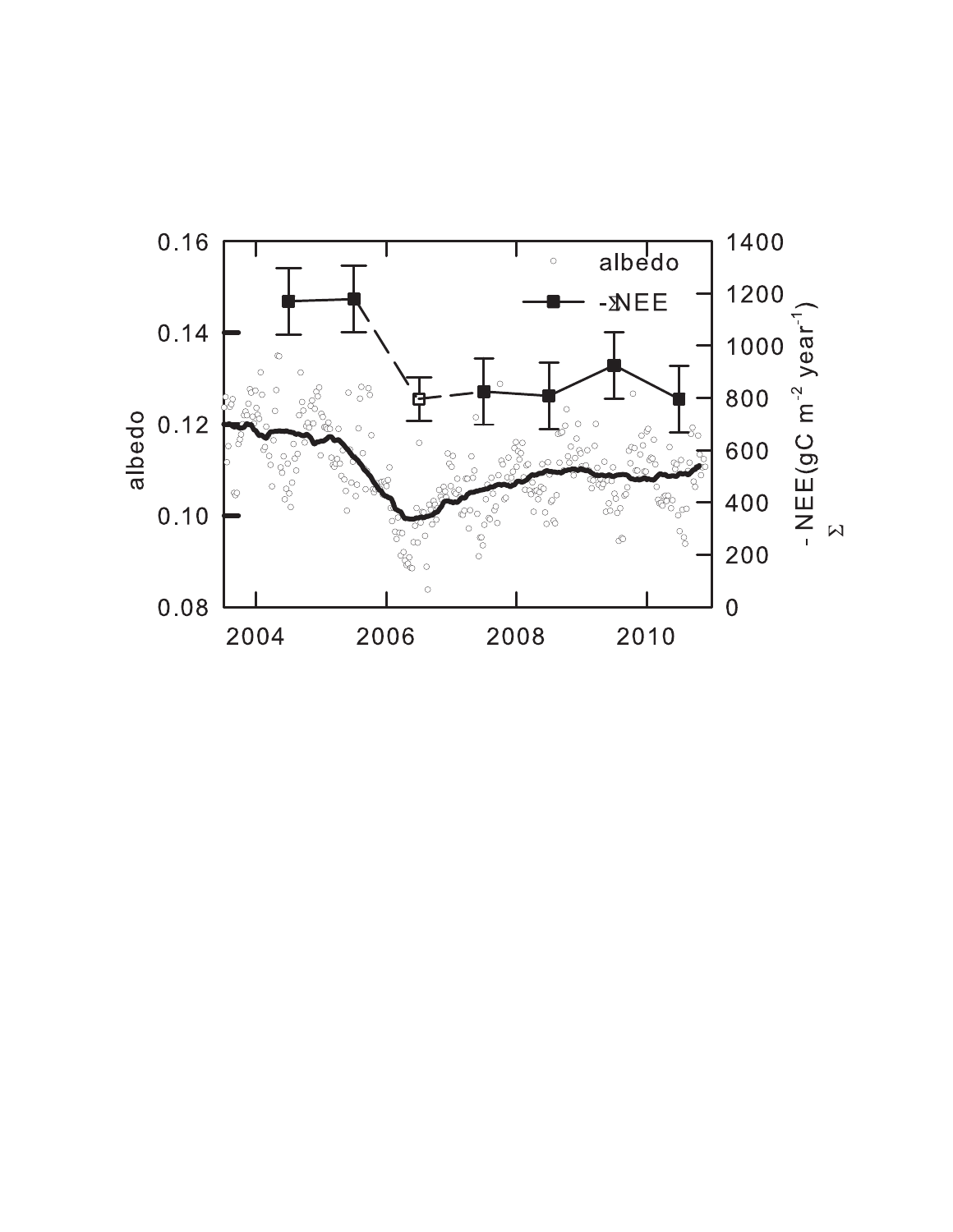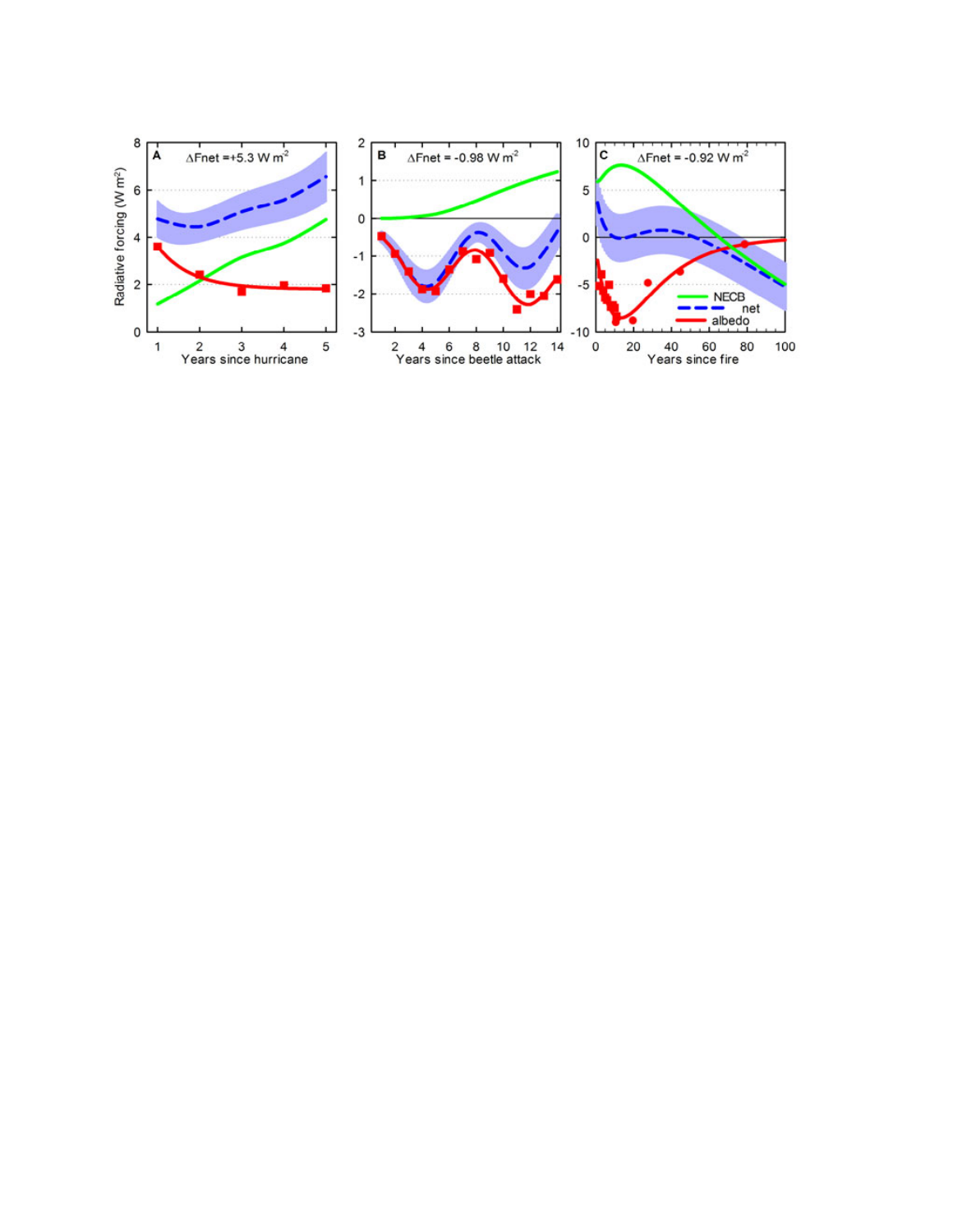